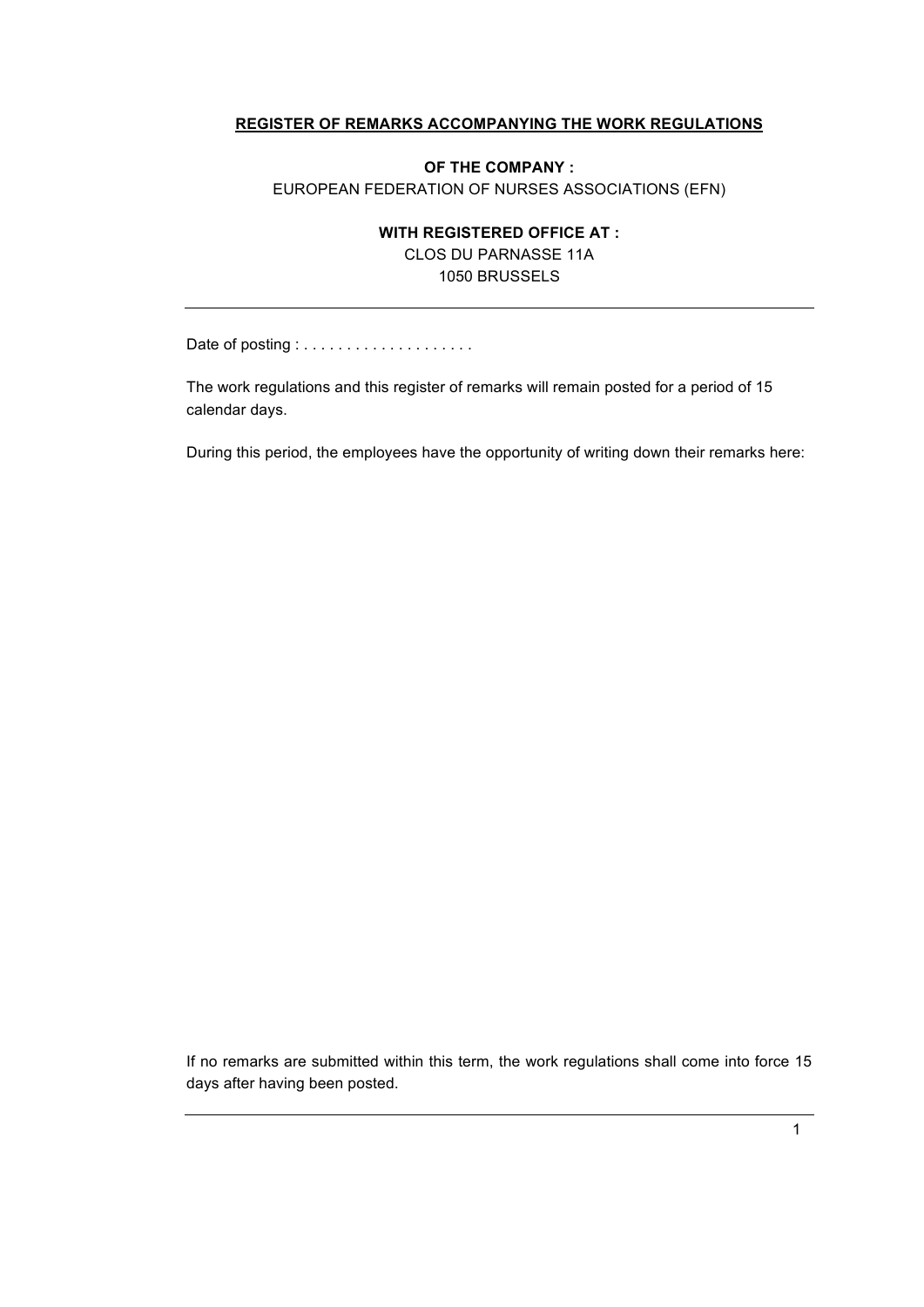#### **REGISTER OF REMARKS ACCOMPANYING THE WORK REGULATIONS**

**OF THE COMPANY :**

EUROPEAN FEDERATION OF NURSES ASSOCIATIONS (EFN)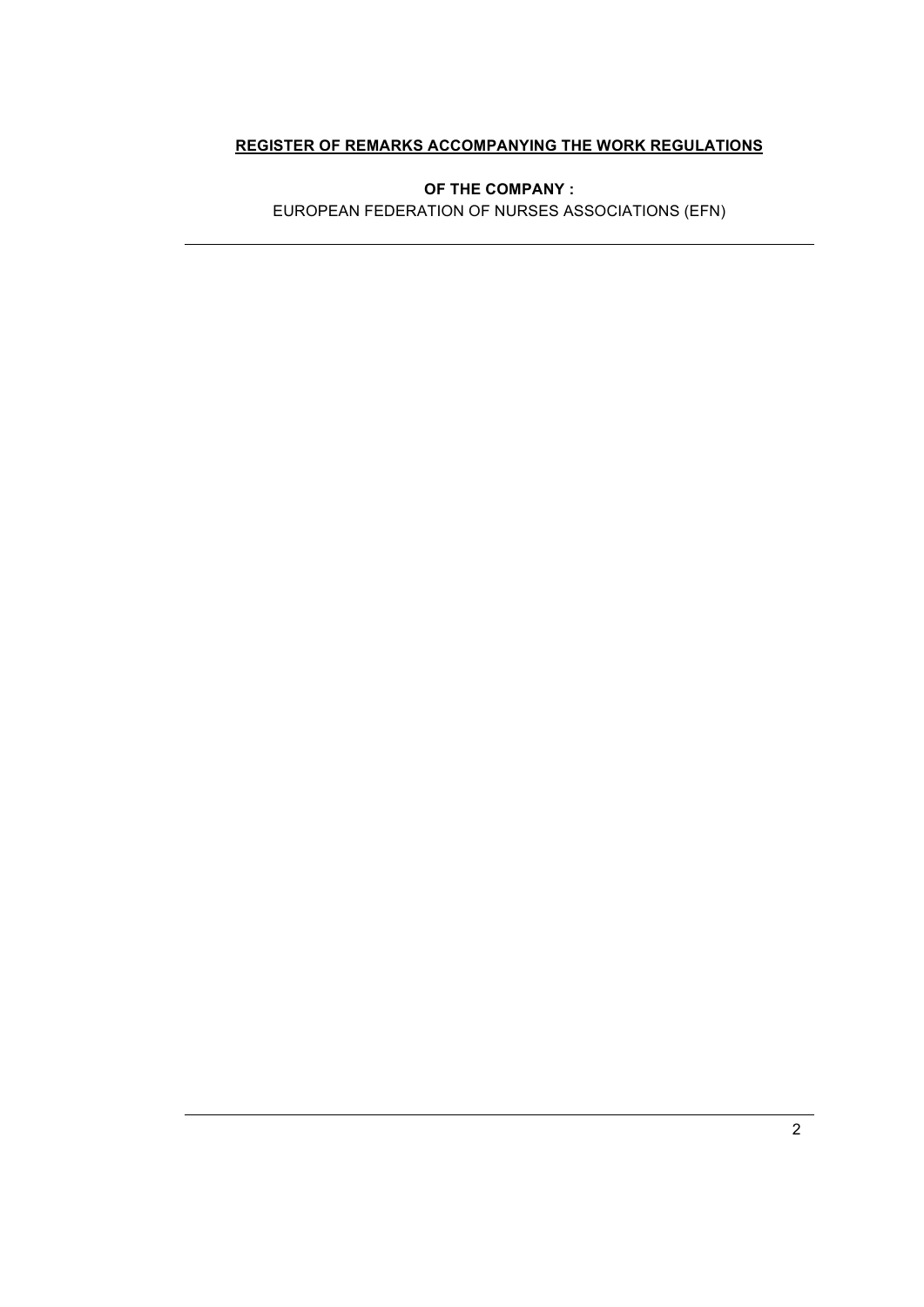#### **REGISTER OF REMARKS ACCOMPANYING THE WORK REGULATIONS**

**OF THE COMPANY :**

EUROPEAN FEDERATION OF NURSES ASSOCIATIONS (EFN)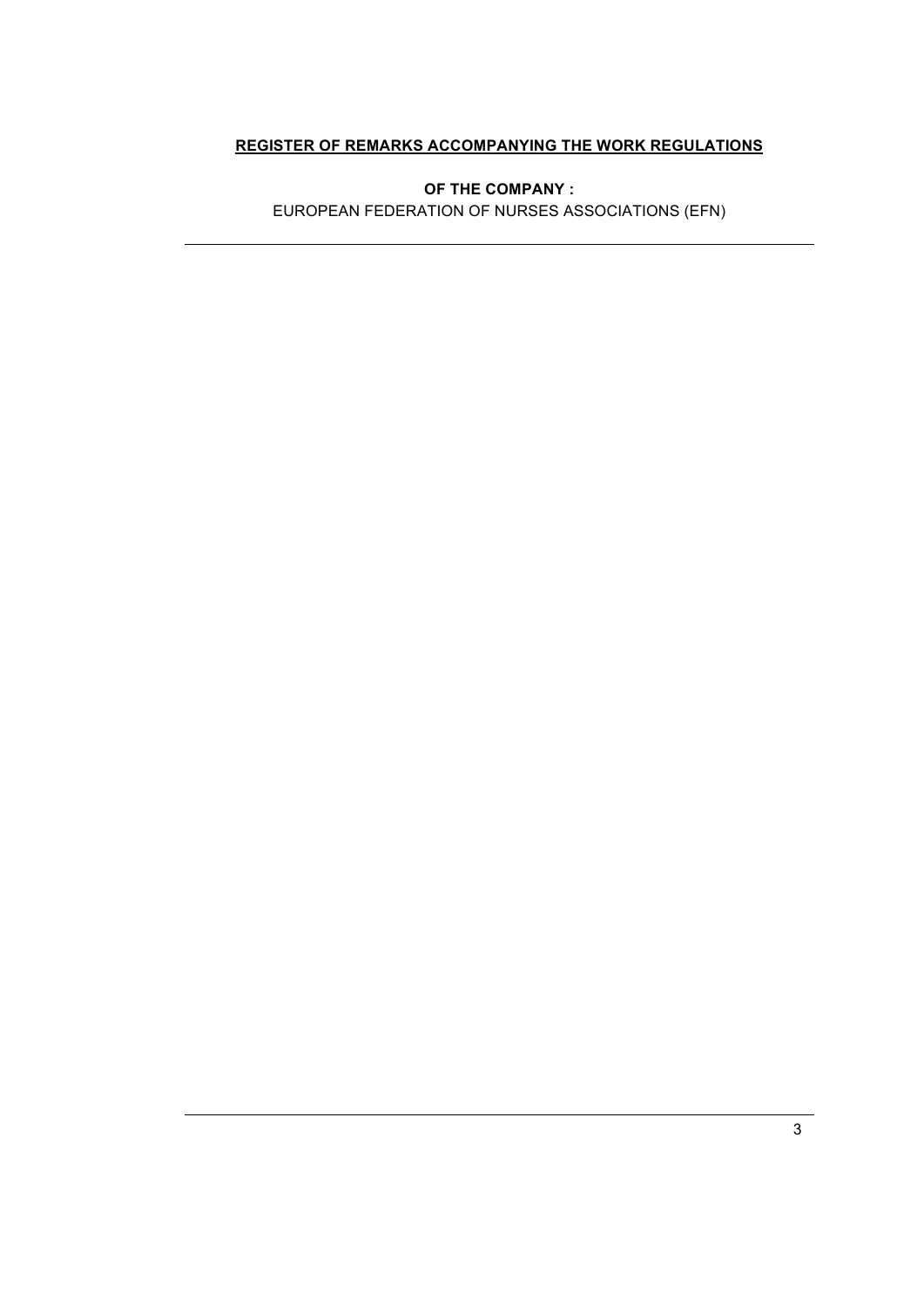

# **WORK REGULATIONS**

**EUROPEAN FEDERATION OF NURSES ASSOCIATIONS (EFN)**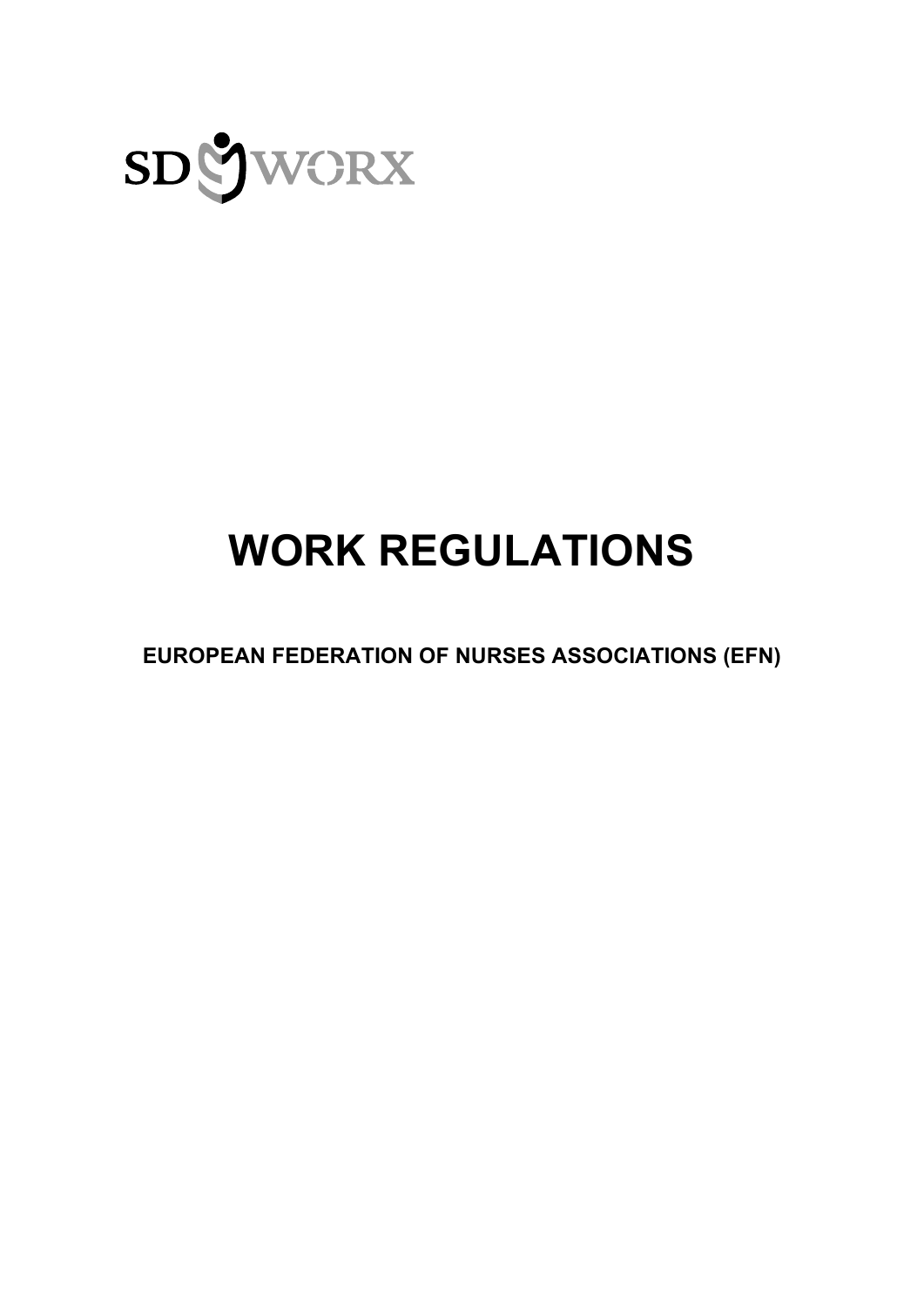### **1 AREA OF APPLICATION.**

These work regulations are applicable to all employees of:

EUROPEAN FEDERATION OF NURSES ASSOCIATIONS (EFN)

with head office at :

CLOS DU PARNASSE 11A 1050 BRUSSELS

### **2 DUTY OF NOTIFICATION.**

### 2.1 INFORMATION.

The employees must transmit to the personnel department all information necessary for the correct application of social and fiscal legislation, such as name, address, residence, national register number, nationality, civil status and family situation. They must also immediately give notice of any change in these data.

They must notify the personnel department immediately in case they are the victim of any kind of work accident, even when it does not result in unfitness for work.

### 2.2 REQUEST FOR LEAVE.

Every day of absence must be requested at least two days beforehand from the direct superior or from the personnel department.

Naturally, this obligation does not hold for absence on account of sickness, accident, force majeure or a sound reason.

In these cases, the employee notifies his direct superior or the personnel department immediately, if possible by telephone and before 10 AM.

The employee who wishes to leave the workplace must request permission for this from his direct superior.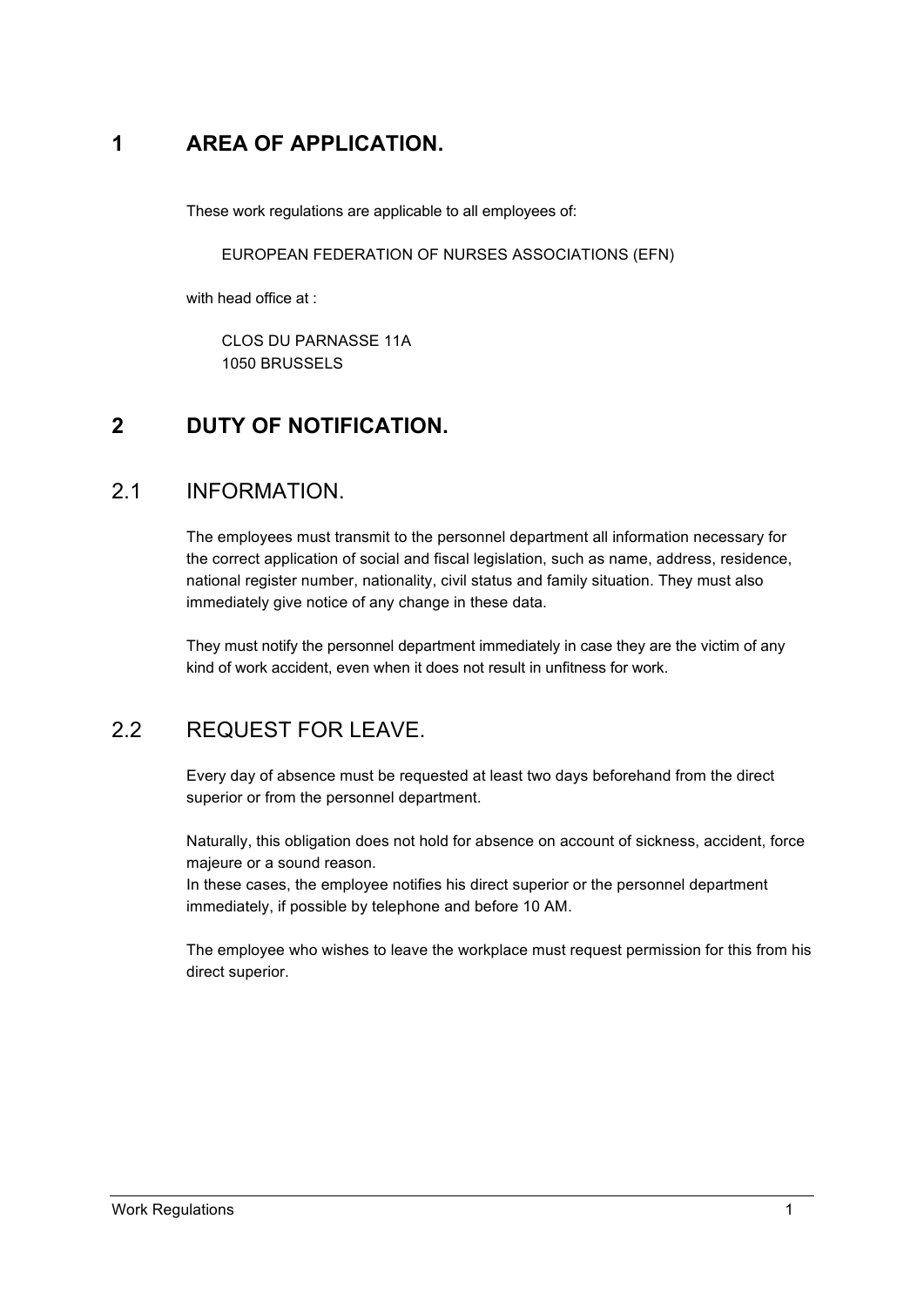### 2.3 SICKNESS AND ACCIDENT, NOTIFICATION AND MEDICAL **CERTIFICATE**

In case of unfitness for work, the employee notifies his direct superior or the personnel department immediately, or by 10 AM at the latest.

For every period of unfitness for work the employee must submit or send a medical certificate to the personnel department within two working days. This certificate must mention the identities of the physician and the employee, as well as the date of the examination, the probable duration of the unfitness and whether the employee is permitted to leave the house. On recurrence within 14 calendar days, the certificate must mention whether or not this new period of unfitness for work is caused by a different sickness.

In case the employee is the victim of an accident which is not a work accident, he must give the personnel department all information necessary with a view to guaranteed sick-pay.

### 2.4 GATE CONTROL.

If there is a suspicion of theft of goods belonging to the employer or of the infringements listed in the section on 'Summary Dismissal', the direction or the supervisory personnel is at all times authorized to search the rooms and the grounds of the company, the tools, cars, lockers, locker rooms, packages and bags. Every search is done in the presence of the employee concerned. If necessary, the search can include a body search.

The following rules must always be observed :

- a physical examination may only be done in a room which is suitable for this purpose and on condition that the required discretion is observed;
- a physical examination may only de done by a person of the same sex; a man must never examine a woman, nor vice versa;
- a physical examination or a check on someone's personal possessions may only be organized for reasons of company safety or to prevent theft.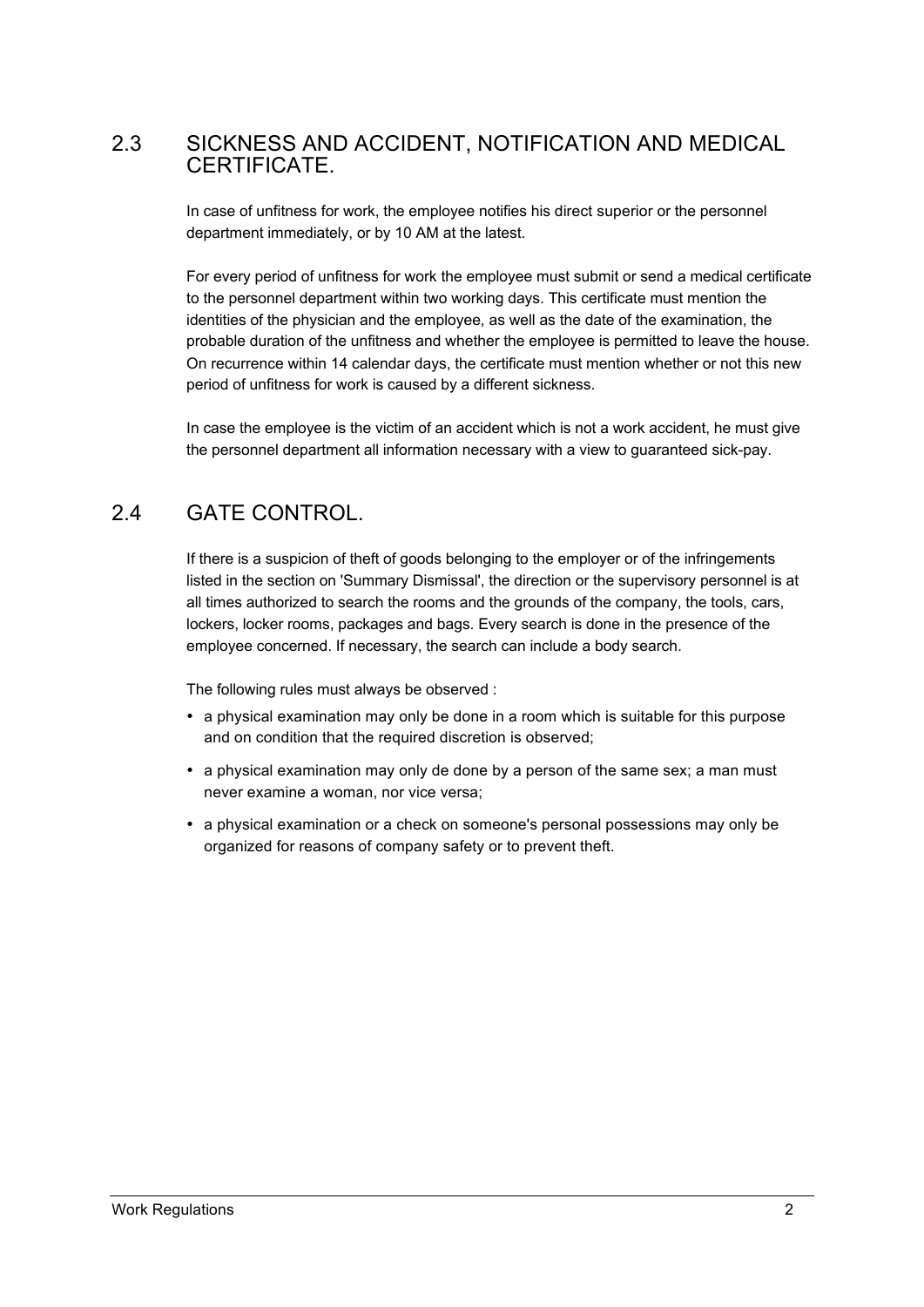### **3 SUPERVISORY STAFF.**

The supervisory functions are carried out by the general secretary.

The supervisory staff is charged with assisting the employees in improving the productivity and the quality of the work. Therefore the supervisory staff is authorized to check absences, to distribute the tasks, to draw the attention of the employees to the quality of the work, and to enforce observance of the safety prescriptions and other company regulations. In particular, the supervisory staff has the duty to impose a breath test on an employee when there are serious suspicions of intoxication.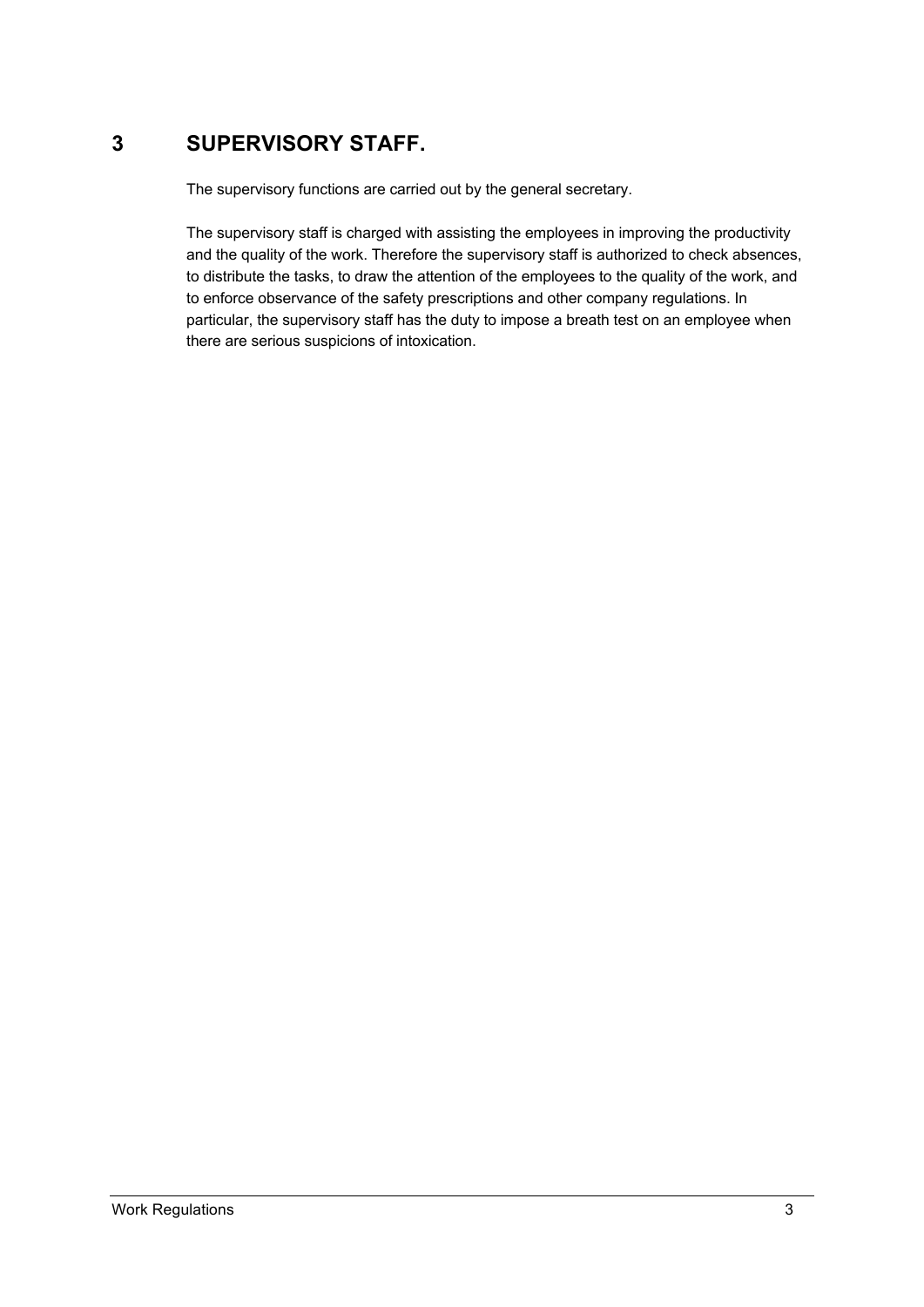### **4 WORK SCHEDULES.**

### 4.1 FULL-TIME WORK SCHEDULES.

The weekly full-time schedule amount to an effective 38 hours for employees.

## Schedule:

| day       | from            | to    | from  | to    |  |
|-----------|-----------------|-------|-------|-------|--|
| Monday    | 09.00           | 13.00 | 14.00 | 17.36 |  |
| Tuesday   | 09.00           | 13.00 | 14.00 | 17.36 |  |
| Wednesday | 08.00           | 13.00 | 14.00 | 17.36 |  |
| Thursday  | 09.00           | 13.00 | 14.00 | 17.36 |  |
| Friday    | 09.00           | 13.00 | 14.00 | 17.36 |  |
| Saturday  | non-working day |       |       |       |  |
| Sunday    | non-working day |       |       |       |  |

### 4.2 PART-TIME WORK SCHEDULES.

#### Schedule :

| day       | from            | to    | from  | to    |  |
|-----------|-----------------|-------|-------|-------|--|
| Monday    | 09.00           | 12.30 | 13.00 | 17.06 |  |
| Tuesday   | 09.00           | 12.30 | 13.00 | 17.06 |  |
| Wednesday | 08.00           | 12.30 | 13.00 | 17.06 |  |
| Thursdav  | 09.00           | 12.30 | 13.00 | 17.06 |  |
| Friday    | 09.00           | 13.36 |       |       |  |
| Saturday  | non-working day |       |       |       |  |
| Sunday    | non-working day |       |       |       |  |

### 4.3 HOME WORKERS.

Every day, from Monday until Friday, between 09h00 and 12h30 and between 14h00 and 18h00, the company is available for home workers for collecting and delivery of materials and other objects and the necessary work documents.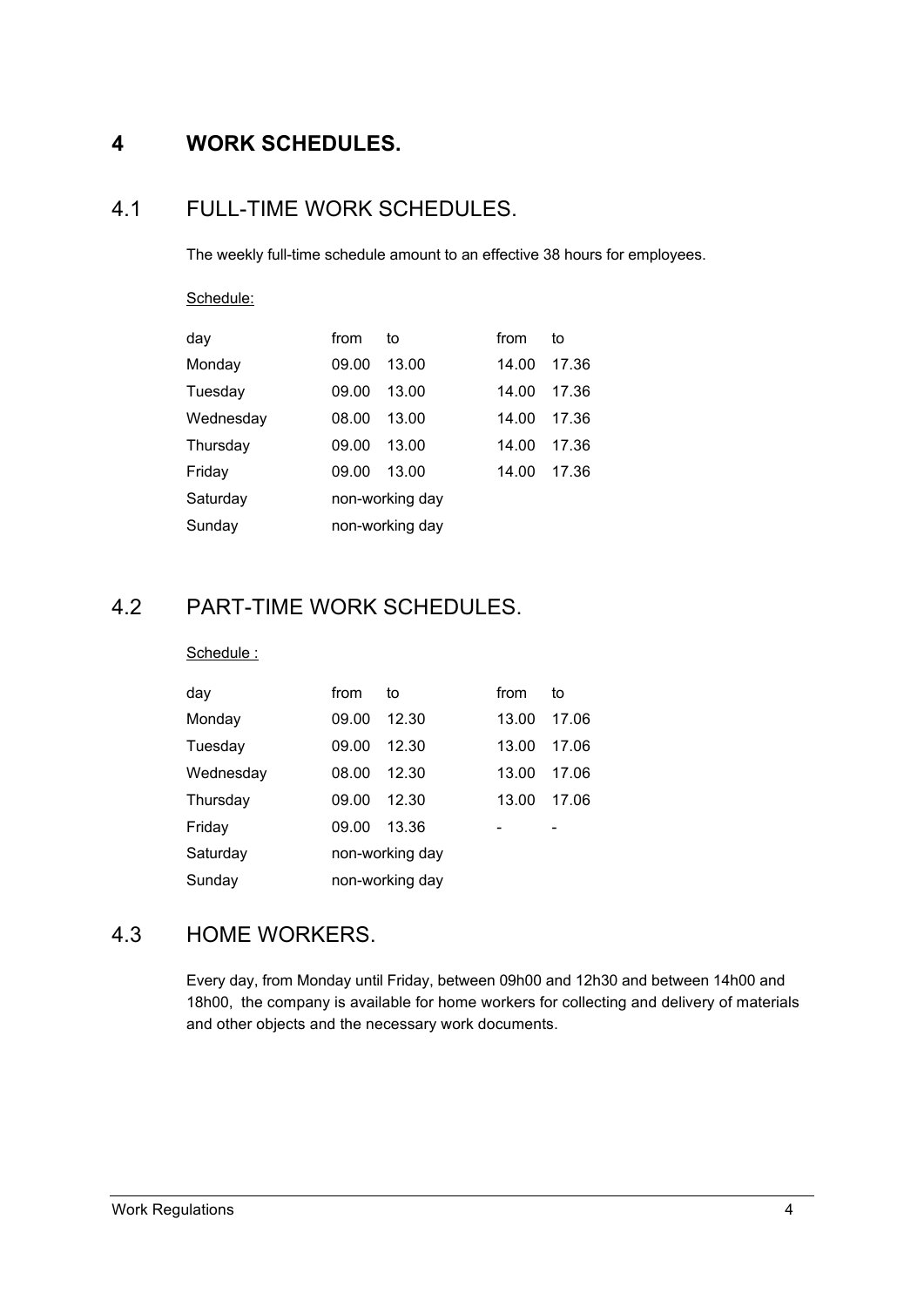### **5 ANNUAL CALENDAR.**

### 5.1 BANK HOLIDAYS.

The paid bank holidays are: January 1st, Easter Monday, May 1st, Ascension day, Whit Monday, July 21st, August 15th, November 1st, November 11th and December 25th.

Every year, before December 15th, a report (with signature employer and date) will be posted in the company, mentioning the replacement days for bank holidays for the coming year.

A copy of this report will be enclosed with the work regulations.

### 5.2 PAID ANNUAL LEAVE.

Individual holidays are determined in consultation with the direct superior and the employee (see under the heading 'Request for Leave').

For the duration of the statutory provisions and rules on annual leave, we refer to the Royal Decree of 30 March 1967 stipulating the general implementation conditions of the laws on the annual holiday of employees.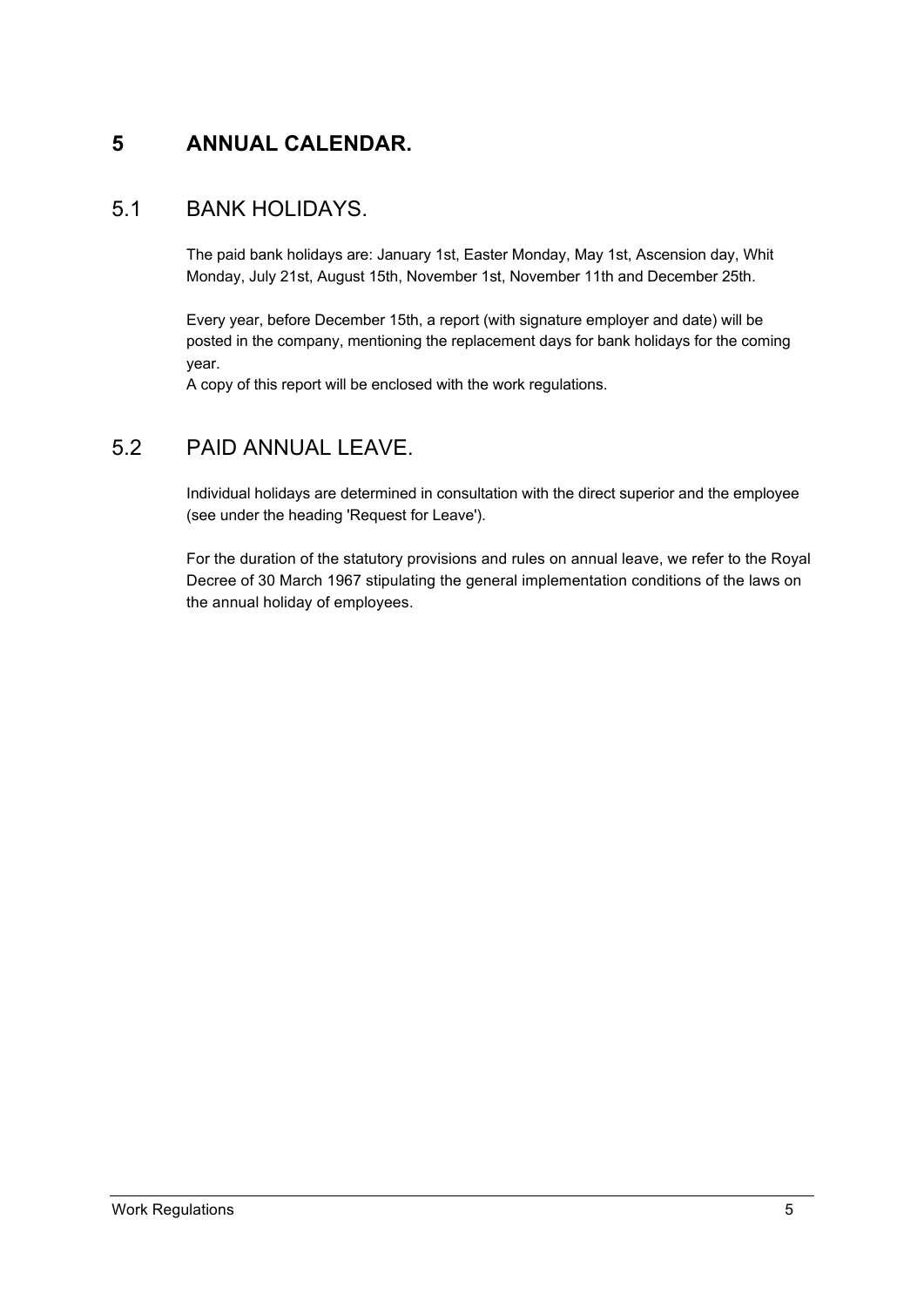### **6 SALARY.**

### 6.1 PAYMENT OF THE SALARY.

The wages of the employees are calculated by the month and paid not later than the  $7<sup>th</sup>$ working day of the month following the pay period.

Payment will be made by bank transfer.

### 6.2 BENEFITS.

Every payment or benefit accorded by the employer over and above the salary set down in writing, is a gift. This gift can never be a ground for claiming the same in the future.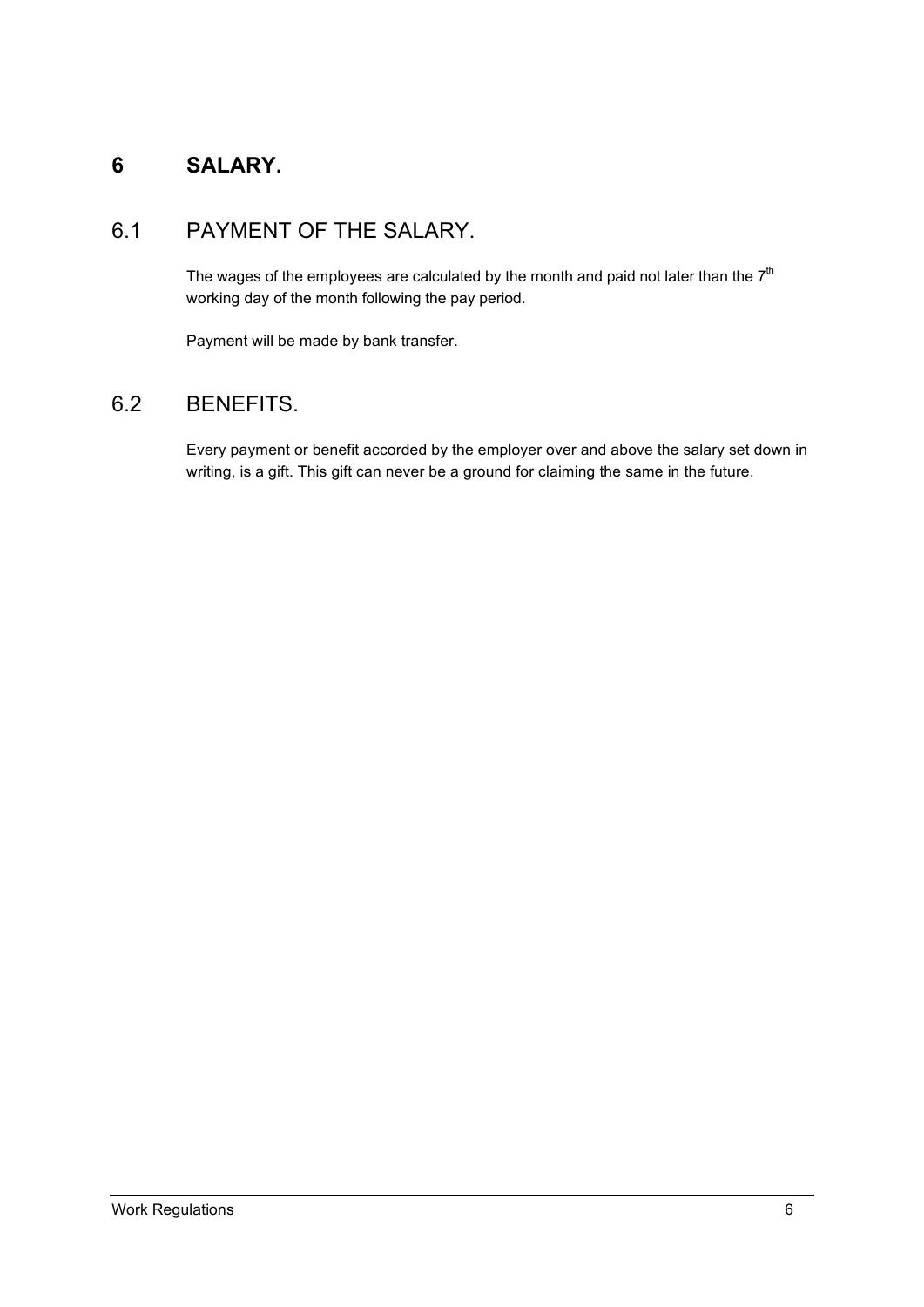### **7 SANCTIONS.**

- late reporting of absence;
- absence without leave;
- drunkenness;
- theft;
- refusal of work;

can be punished with one of the following sanctions:

- written warning;
- suspension of the execution of the employment agreement for one day, without pay;
- dismissal.

### 7.1 PROCEDURE WITH REGARD TO SANCTIONS

For any of the aforementioned behaviours, only one of the sanctions described above can be imposed.

On pain of nullity, the employer or his authorised representative must communicate a sanction to the persons who have incurred it by the latest on the first working day after the shortcoming is established.

Before the date of the next payment of wages, the employer must register the imposed sanction in a ledger, in which he records, beside the names of the employees concerned, the date, the reason, and the nature of the sanction.

### 7.2 APPEAL AGAINST AN IMPOSED SANCTION

The employee can lodge an appeal against a sanction imposed on him. Thereto, he must send a notice of objection to the employer, stating his reasons, within three working days after being notified of the sanction.

The employer must give a final answer within three days after this notification.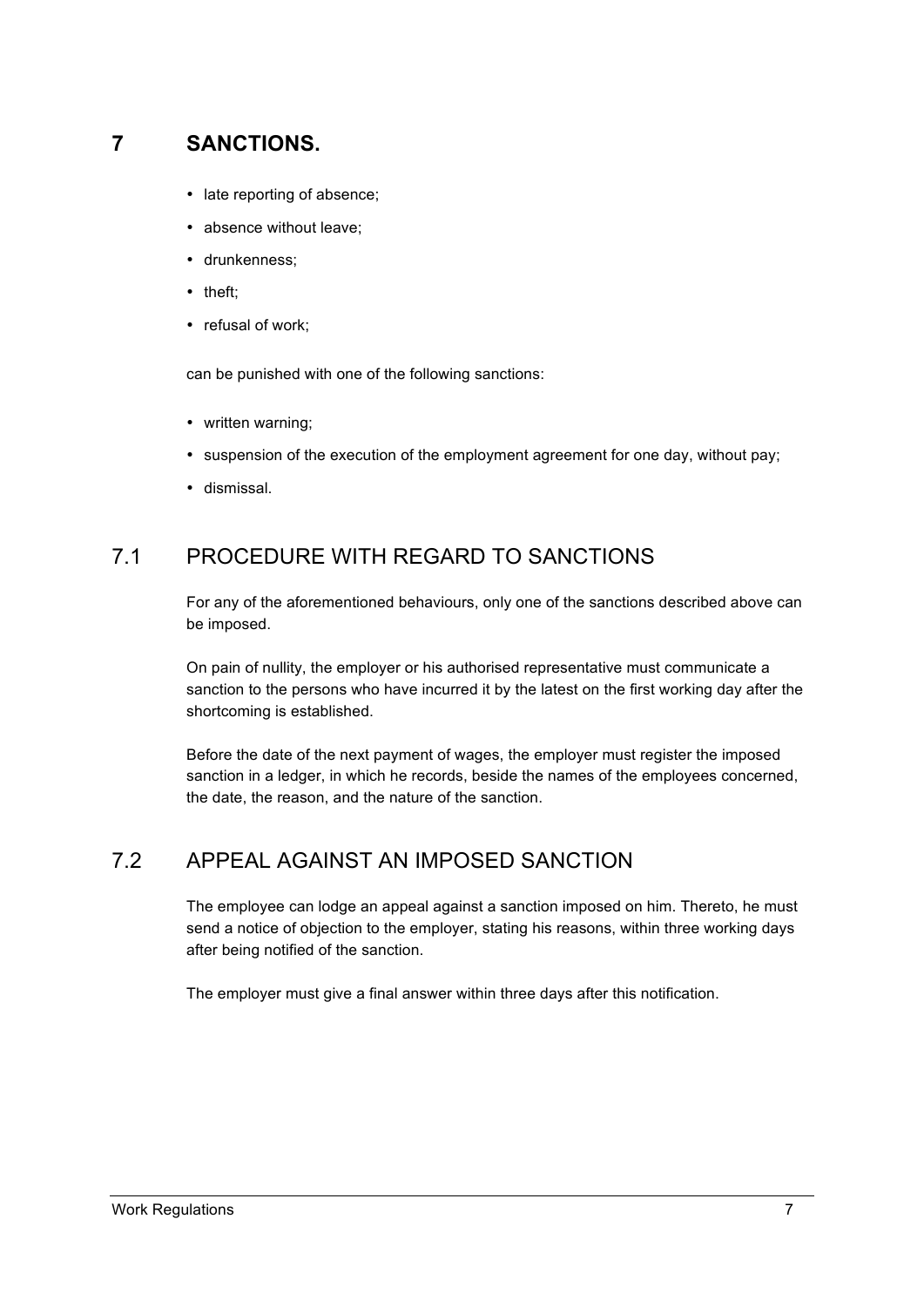### **8 END OF THE AGREEMENT.**

### 8.1 DISMISSAL OF CLERICAL WORKERS.

The terms of notice for clerical workers are established in accordance with the Law of 03.07.78 covering employment contracts.

### 8.2 SUMMARY DISMISSAL.

Within the firm, the following actions, amongst others, are considered instances of gross misconduct, making any kind of professional collaboration immediately and definitively impossible:

- theft;
- drug abuse;
- false declarations of working hours or drivers' distances;
- deliberate damage to machines, material and software;
- breach of company confidence;
- physical violence;
- voluntary absence without leave during at least 3 working days.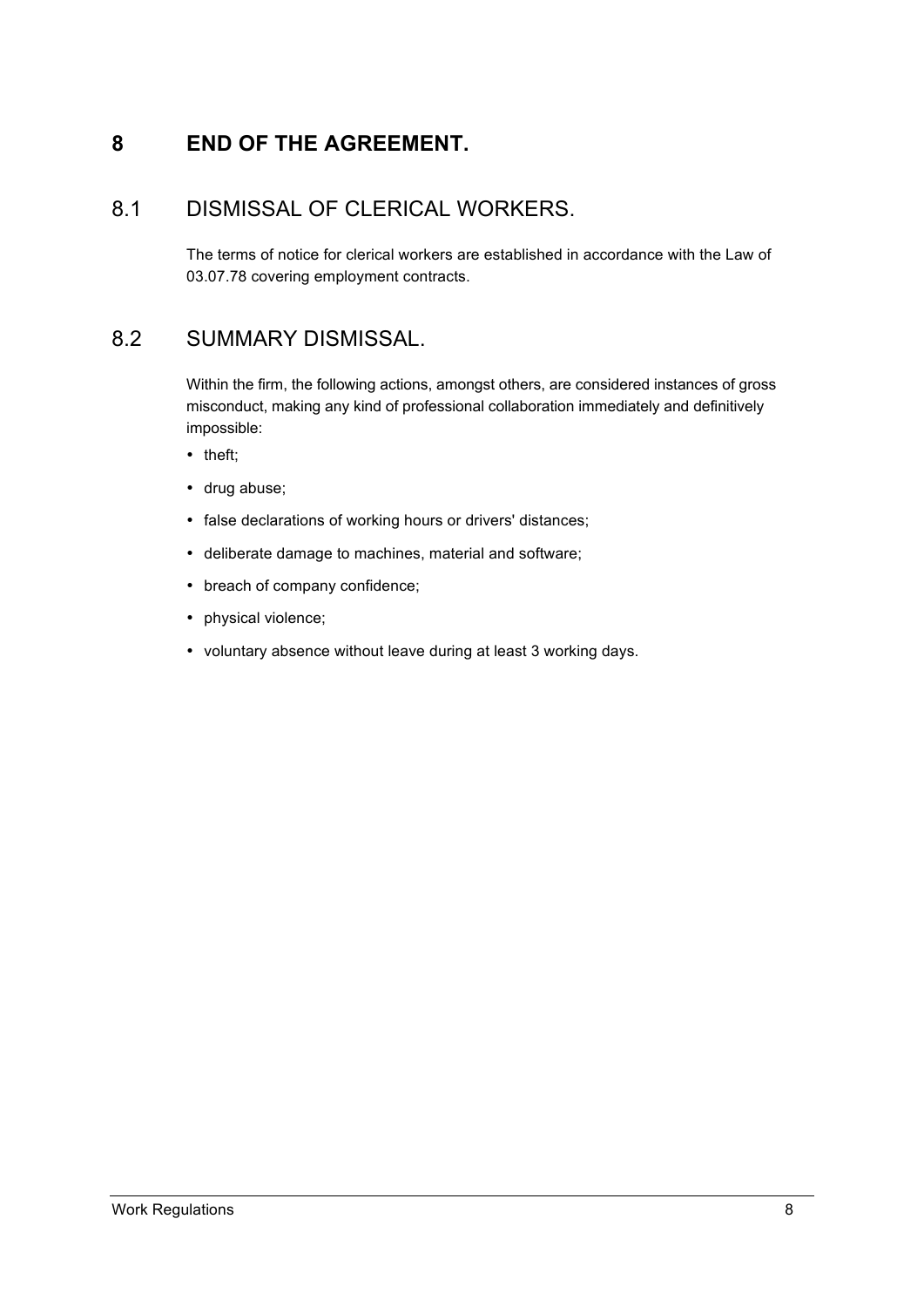### **9 SAFETY AND HEALTH.**

### 9.1 SAFETY.

There is a first aid box at the office.

A person responsible for first aid can be reached at the workplace, telephone number 02/512.74.19.

In case of an industrial accident, the employees are free to choose where to have treatment.

The head of the Internal Department for Prevention and Protection at Work (the prevention officer) is Paul De Raeve.

### 9.2 MEASURES CONCERNING PROTECTION AGAINST VIOLENCE, HARASSMENT AND OBJECTIONABLE SEXUAL BEHAVIOUR IN THE WORKPLACE.

#### **9.2.1 Policy Declaration.**

The employer, the employees and all other persons who have contact with employees in the performance of their tasks are obliged to refrain from any act of violence, harassment or objectionable sexual behaviour in the workplace.

For this purpose, employees especially, in accordance with their training and the instructions provided by the employer, must contribute positively to the prevention policy created in the framework of the protection of employees against violence, harassment and objectionable sexual behaviour in the workplace, and must refrain from every act of violence, harassment or objectionable sexual behaviour. They must also refrain from every unlawful use of the complaints procedure described below.

#### **9.2.2 Preventative Measures.**

The employer organises the work areas in such a way that the utmost is done to prevent violence, harassment and objectionable sexual behaviour. The employees are adequately informed and trained for combating violence, harassment or objectionable sexual behaviour in the workplace. Every hierarchical superior is required to use all the powers and authority specific to his/her position to see to it that the principle stated under the heading "Policy Declaration" is effectively put into practice. After consultation with the employees, all other preventative measures will be attached to these employment regulations as annex.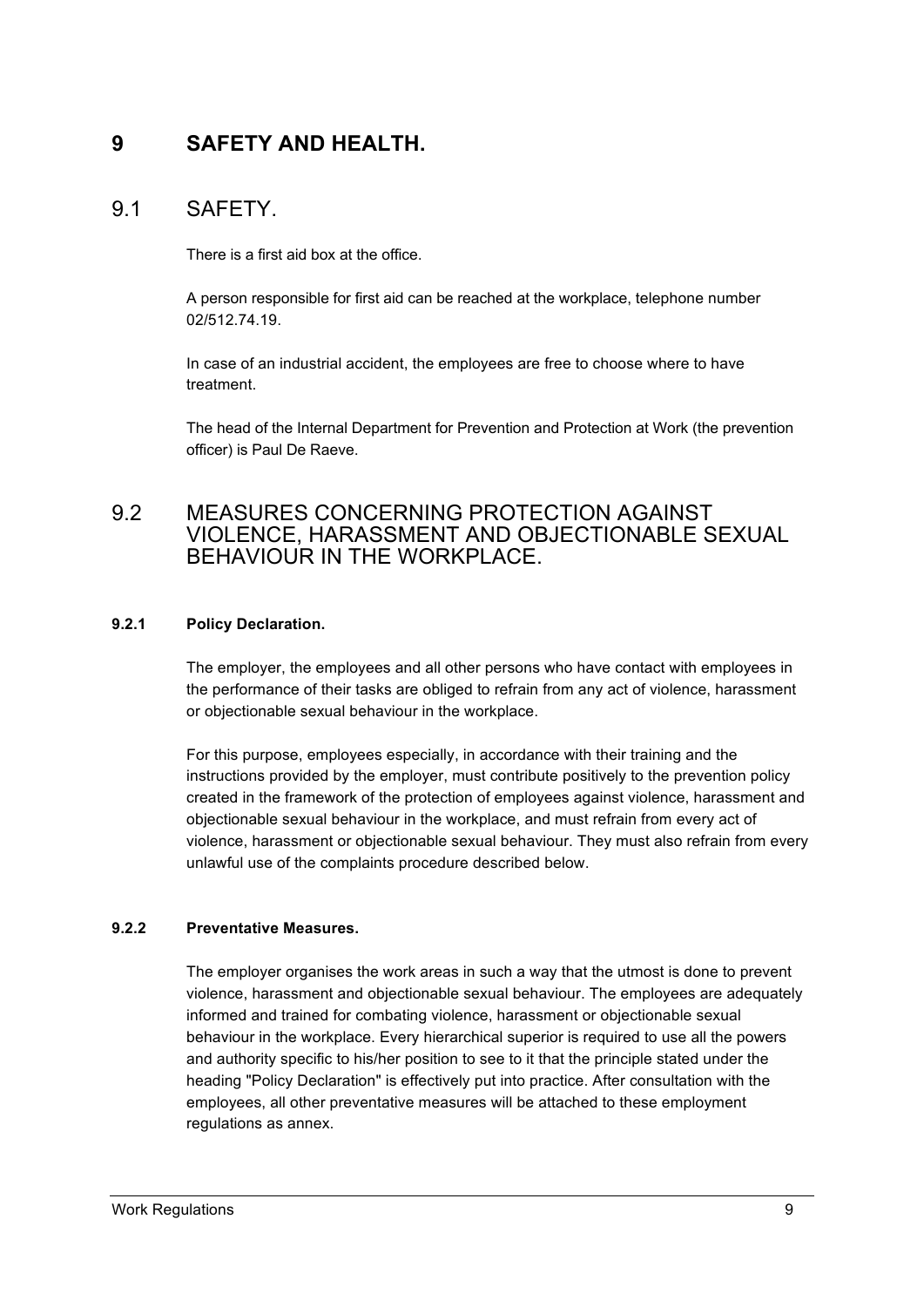#### **9.2.3 Persons and agencies to which employees may turn in cases of violence, harassment and objectionable sexual behaviour in the workplace.**

Victims of violence, harassment and objectionable sexual behaviour in the workplace can – in any way possible and with the means they consider best – turn to the prevention advisor, the Medical Inspection or the labour prosecutor.

The prevention advisor entrusted with counteracting violence, harassment and objectionable sexual behaviour in the workplace can be contacted via the external service for prevention and protection (see administrative information).

#### **9.2.4 Procedure for Processing Complaints.**

Any employee who considers himself/herself to be the victim of violence, harassment or unwanted sexual behaviour in the workplace is to apply to the prevention adviser.

The prevention adviser hears the victim, mediates, at his or her request, with the perpetrator of the violence, harassment or unwanted sexual behaviour in the workplace, and attempts to solve the problem informally.

If the attempt at mediation does not yield any result or is found to be impossible, the prevention adviser, upon the explicit request of the victim, officially acknowledges receipt of the reasoned complaint.

The reasoned complaint is incorporated in a document that is dated and which also includes the statements of the victim and the witnesses, as well as the result of the mediation, if any. The prevention adviser immediately delivers a copy of this document to the employer. The victim and the witness receive a copy of their statement.

The competent prevention adviser conducts a completely impartial investigation of the reasoned complaint. This investigation must be carried out without delay, in full confidentiality, with tact, and observing the rights of the complainants and the accused. Following this investigation, he submits a proposal to the employer concerning the suitable measures to be taken.

The employer takes the suitable measures to put a stop to the occurrences of violence, harassment and unwanted sexual behaviour in the workplace.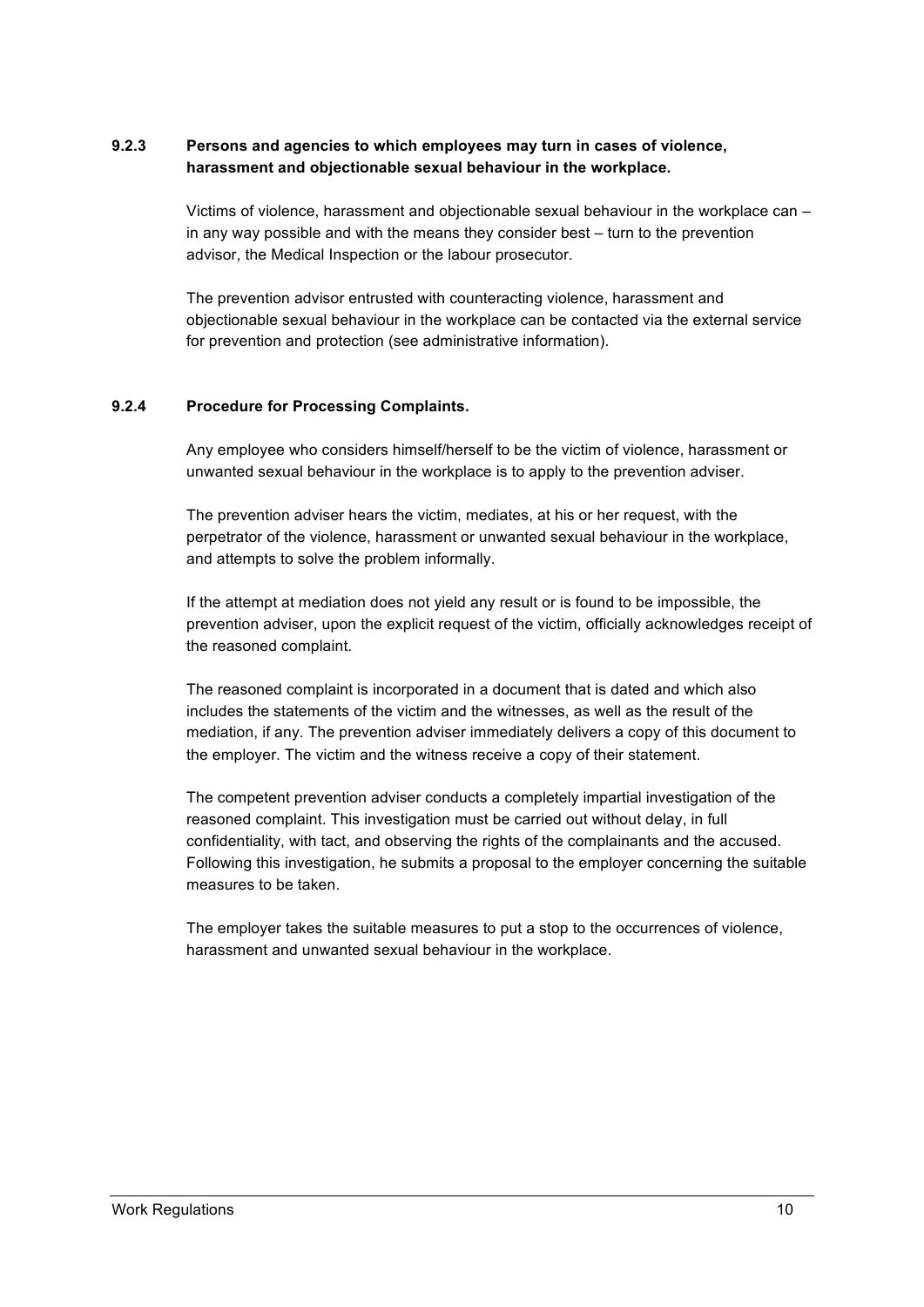#### **9.2.5 Sanctions.**

Without prejudice to the rules applicable in case of dismissal and any sanctions that would be imposed in case of legal proceedings instituted by the victim, the person who is accused of violence, harassment or unwanted sexual behaviour in the workplace can be punished with one of the following sanctions:

- oral admonition;
- written admonition;
- transfer:
- suspension of the contract;
- dismissal with notice;
- summary and immediate dismissal without compensation.

Employees who abuse the complaints procedure can also be penalised with the abovementioned sanctions.

On pain of nullity, the sanctioned party must be notified of the sanctions by the employer or his representative at the latest on the first working day following the day on which the results of the investigation were communicated.

The person who is sanctioned can lodge an appeal with the employer within 3 working days of being notified of the sanction. On this occasion, he/she can bring the case before the labour courts if required.

#### **9.2.6 Protection, Support, Care and Help for Victims.**

The victim is protected against any retaliatory measure when submitting a complaint. Both complainant and accused have the right to be supported by a union representative, a colleague or an attorney.

The employer ensures that the employees who are the victim of an act of violence, harassment or objectionable sexual behaviour in the workplace receive suitable psychological support from services or institutions specialised in the care, help, support of employees and their reintroduction into the workplace.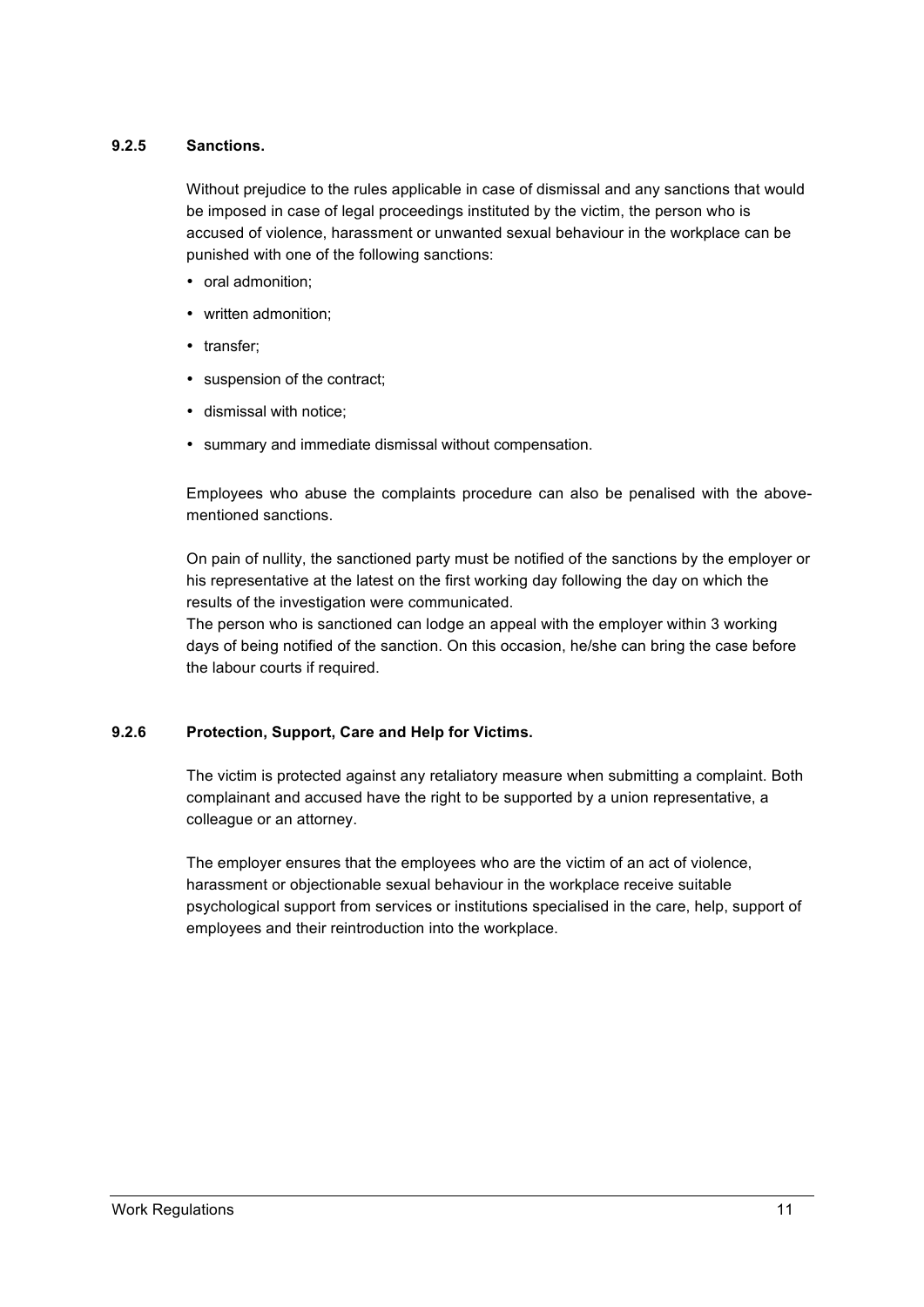### **10 ADMINISTRATIVE INFORMATION.**

National Social Security:

Boulevard de Waterloo 76 1000 Brussels Registration number: 1223847-06

Child Benefit Fund:

Kinderbijslagfonds VEV O. L. Vrouwstraat 85 2800 Mechelen

Industrial accident insurance :

KBC Verzekeringen Brusselsesteenweg 55 1652 Alsemberg

External Department for Prevention and Protection at Work :

Aprim Kipdorpvest 55 2000 Antwerpen

Joint Committee for Clerical Workers:

Joint Committee for the sociocultural sector NO. 329.00

Welfare Fund for Clerical workers:

Sociaal Fonds voor het Sociaal-Cultureel Werk van de Vlaamse Gemeenschap Quai du Commerce 48 1000 Brussels

Wage calculation and employee administration:

SD WORX Secrétariat social Sint-Pietersplein 60 9000 Gand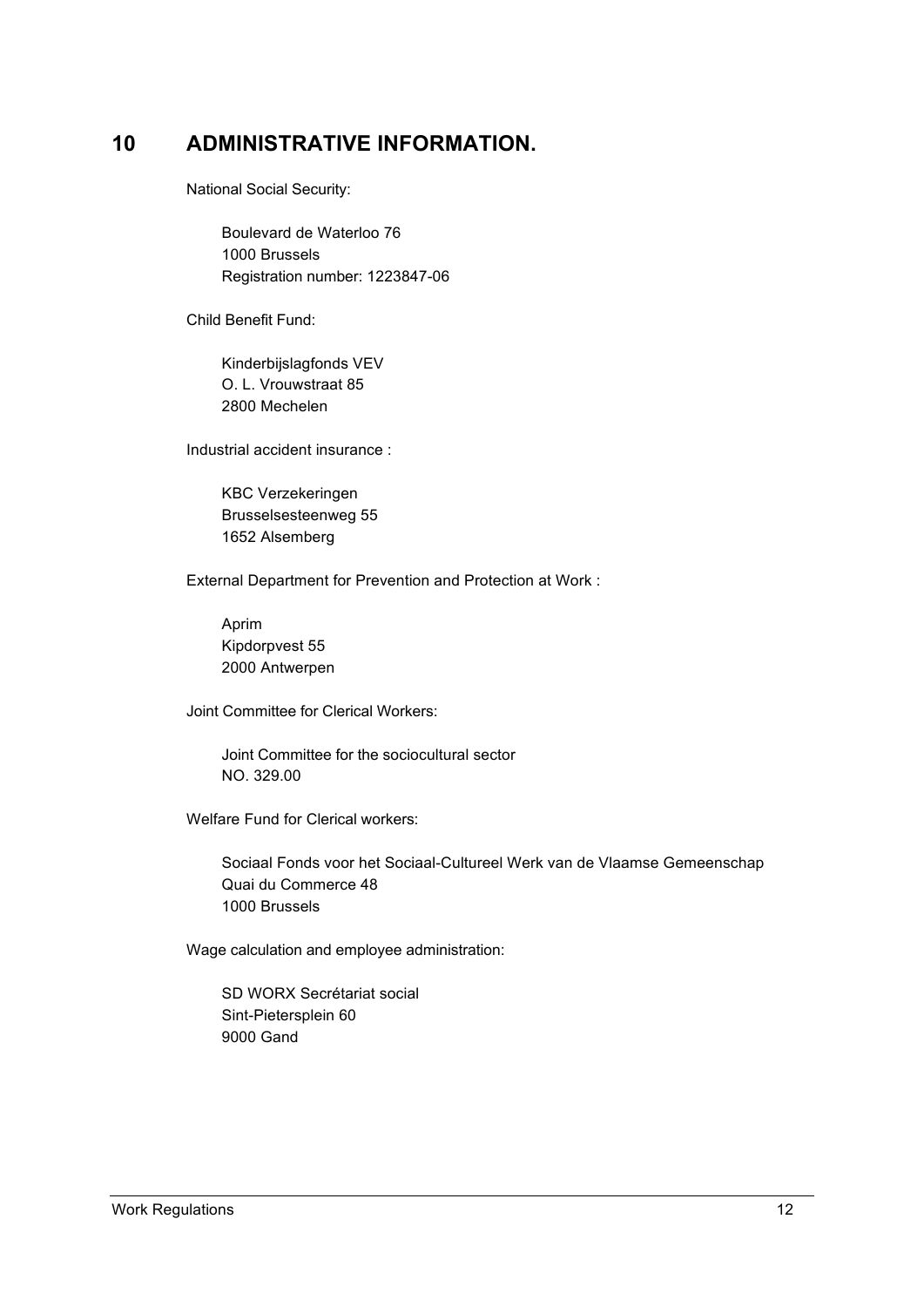#### **Inspection departments competent for the Ixelles establishment:**

Inspection of Social Legislation (Federal Public Service Employment, Labour and Social Dialogue):

Résidence Palace Bloc A, 8ème étage Rue de la Loi 155 1040 Brussels

Social Inspection (Federal public service Social Security):

Rue Joseph Stevens 7 1000 Brussels

Technical Inspection (Federal Public Service Employment, Labour and Social Dialogue):

Rue Belliard 51 1040 Brussels

Medical Inspection (Federal Public Service Employment, Labour and Social Dialogue):

Rue Belliard 51 1040 Brussels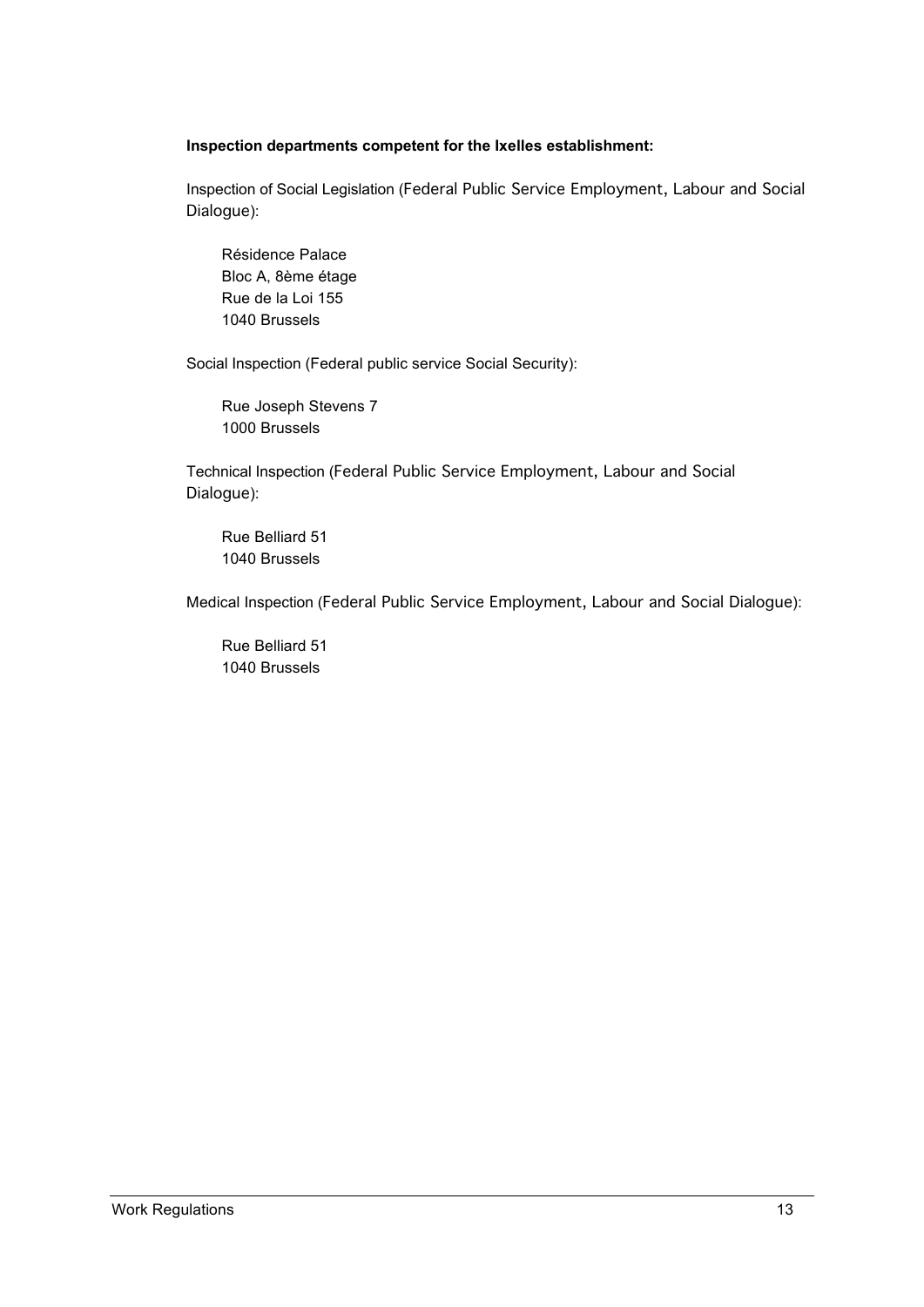#### **Inspection departments competent for temporary workplaces :**

- A. Inspections of Social Legislation (Ministry of Employment and Labour) :
	- Graanmarkt 1 9300 Alost
	- Theaterbuilding Italiëlei 124 bte 56 2000 Anvers
	- Centre Administratif de l'Etat 6700 Arlon
	- Breidelstraat 3 8000 Bruges
	- Résidence Palace, Bloc A, 8ème étage Ruel de la Loi 155 1040 Bruxelles
	- Centre Albert, 18ème étage Place Albert 1er, 4 bte 8 6000 Charleroi
	- IJzerkaai 26-27 8500 Courtrai
	- Laurent Delvauxstraat 2A 9000 Gand
	- Aubreméstraat 16 1800 Vilvorde
	- Gouverneur Verwilghensingel 75 bte 6 3500 Hasselt
	- Centre Mercator Rue du Marché 24 4500 Huy
	- Rue Hamoir 164 7100 La Louvière
	- Rue Natalis 49 4020 Liège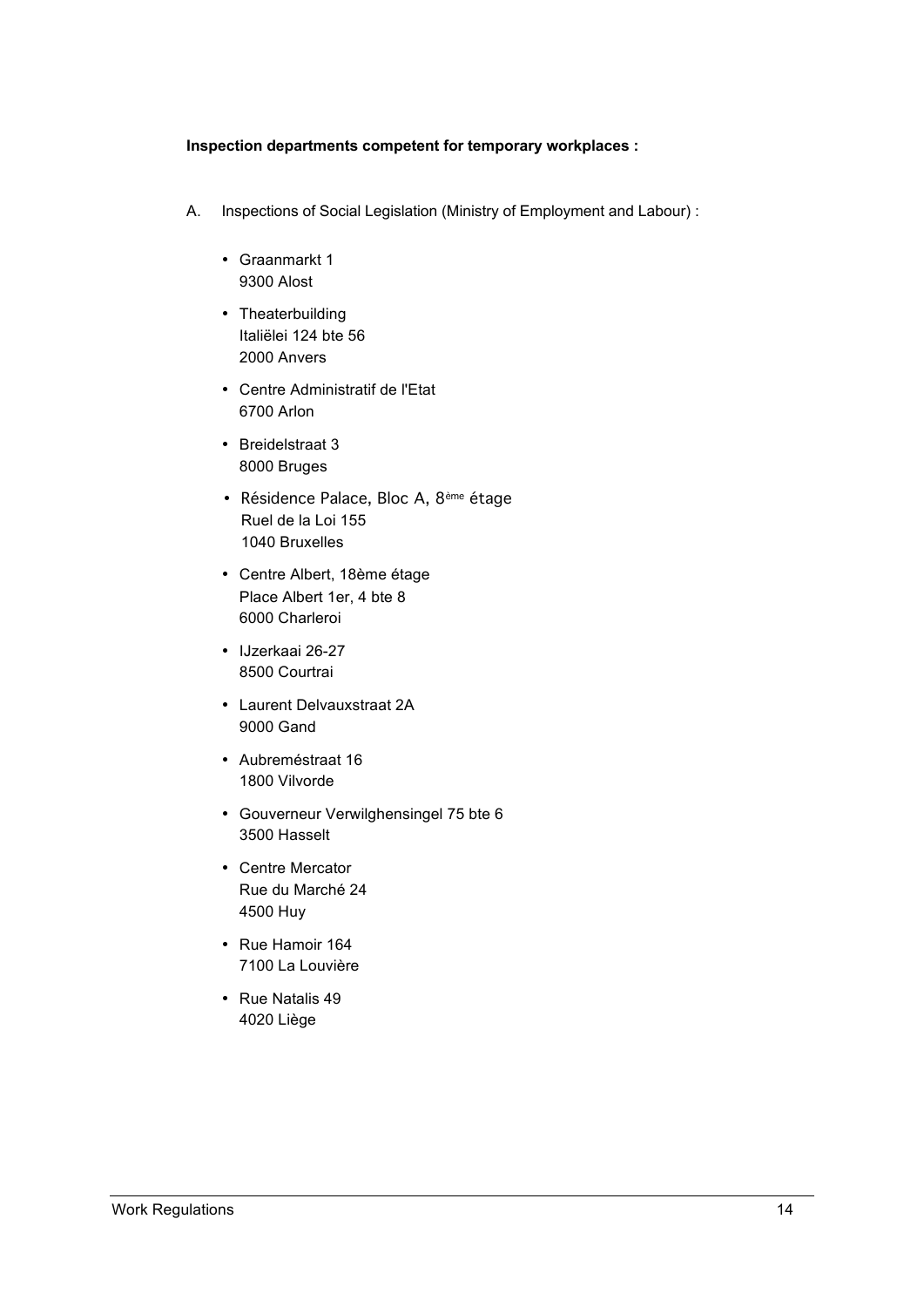- Philipssite 3A bte 8 3001 Louvain
- Louisastraat 1 2800 Malines
- Boulevard Gendebien 16 7000 Mons
- Rue de Gembloux 30 5002 Namur
- Rue de Mons 39 1400 Nivelles
- Kleine Bassinstraat 16 8800 Roeselare
- Kazernestraat 16 Bloc C 9100 Saint-Nicolas
- E. Jaminéstraat 13 3700 Tongres
- Rue de l'Athenée 60 7500 Tournai
- Warandestraat 49 2300 Turnhout
- Place du Martyr 9 bte 4 4800 Verviers
- B. Social Inspections (Ministry of Social Precaution):
	- Theaterbuilding Italiëlei 124 bte 63 2000 Anvers
	- Oude Gentweg 75 C 8000 Bruges
	- Rue Joseph Stevens 7 1000 Bruxelles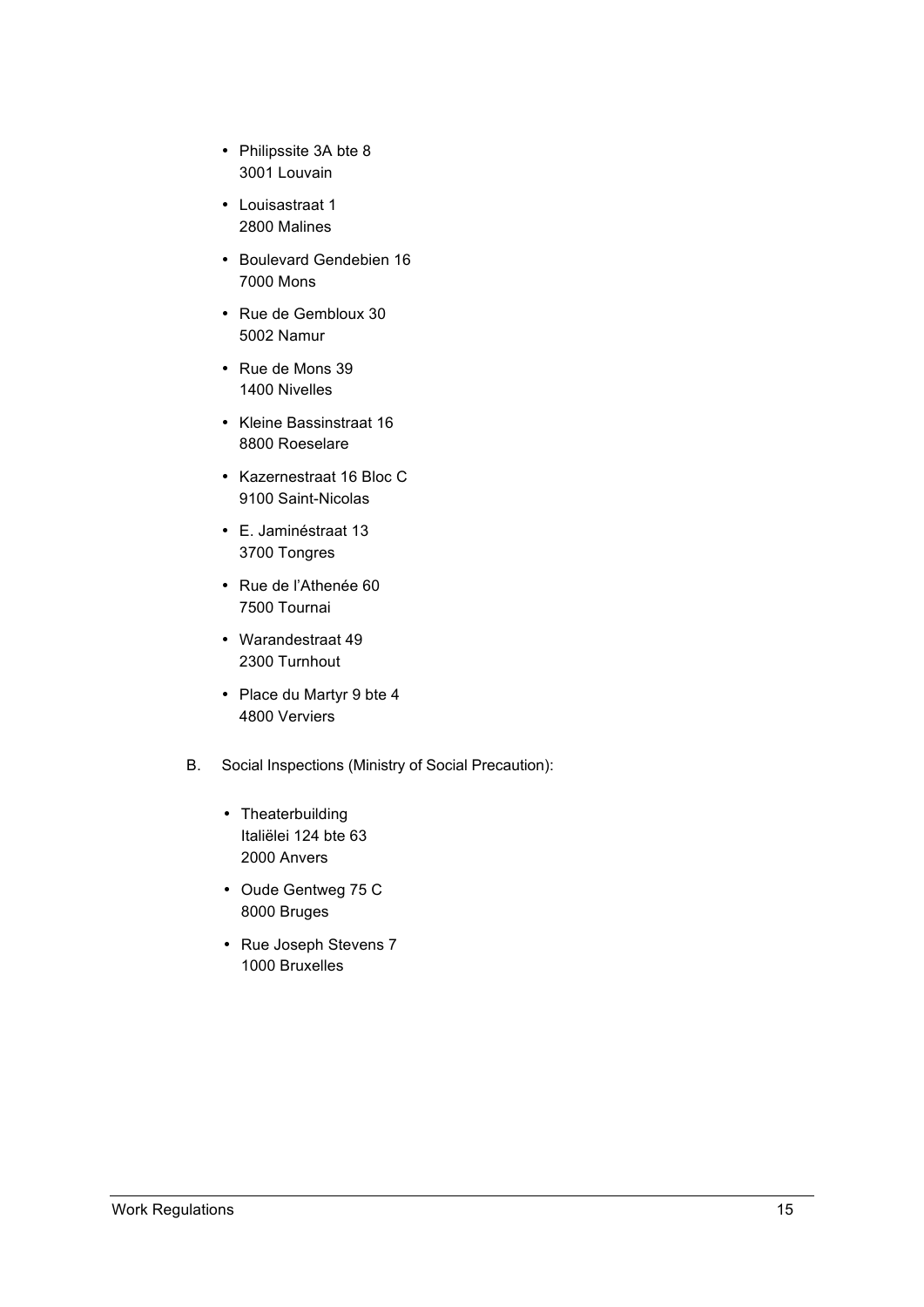- Laurent Delvauxstraat 2 9000 Gand
- Gouverneur Verwilghensingel 75 3500 Hasselt
- Avenue Herbofin 16 C 6800 Libramont
- Potiérue 2 4000 Liège
- Rue Verte 13 (1er étage) 7000 Mons
- Rue Lucien Namèche 16 5000 Namur
- C. Technical Inspections :
	- Theaterbuilding Italiëlei 124 bte 90 2000 Anvers
	- Theaterbuilding Italiëlei 124 bte 91 2000 Anvers
	- Rue Belliard 51 1040 Bruxelles
	- Breidelstraat 3 8000 Bruges
	- Rue Ferrer 6 6000 Charleroi
	- Sint Lievenslaan 33 B 9000 Gand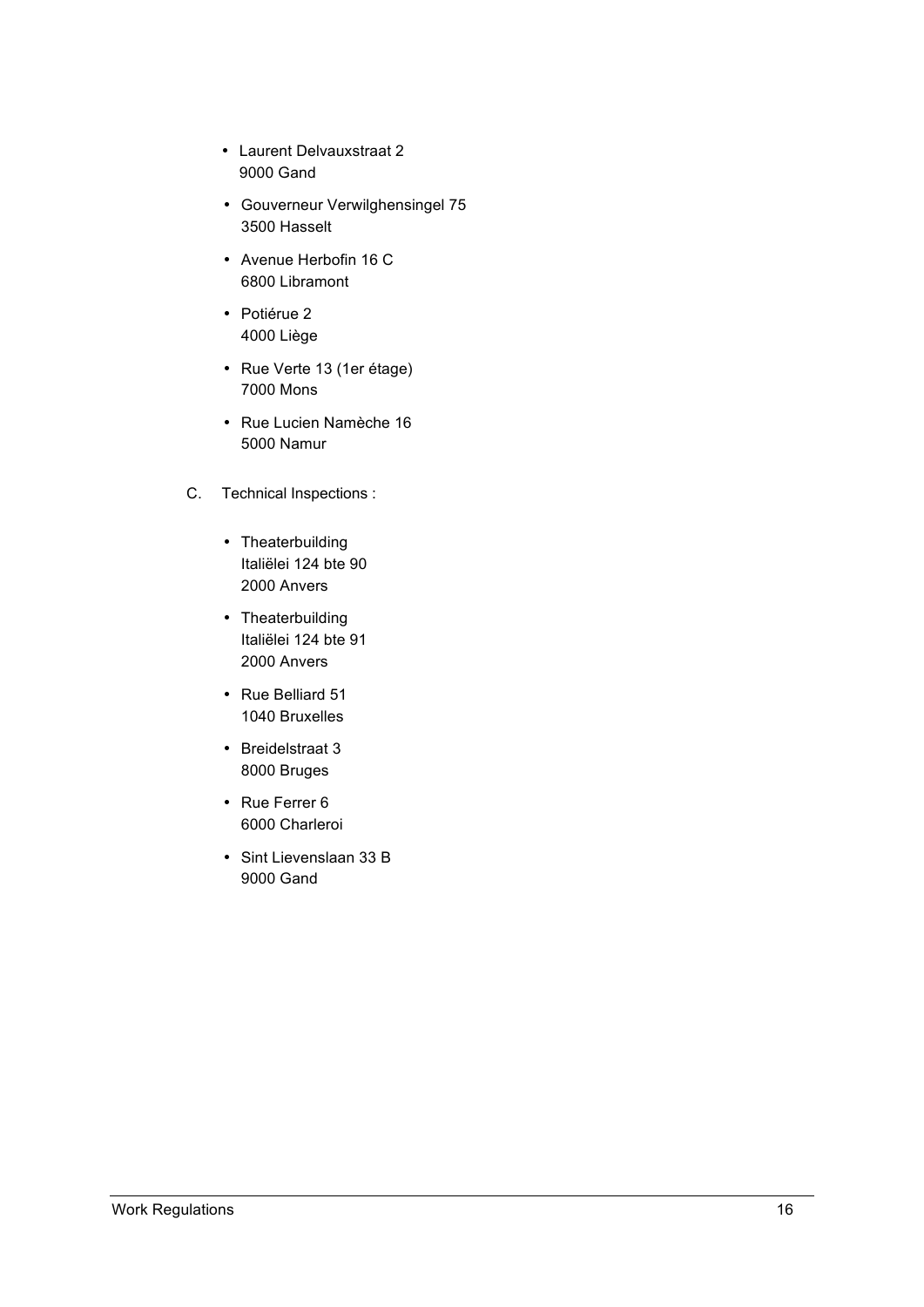- Gouverneur Verwilghensingel 75 3500 Hasselt
- Place des Célestines 25 5000 Namur
- Philipssite 3A bte 8 3001 Louvain
- Rue de la Cité 25 6800 Libramont
- Boulevard de la Sauvenière 73 4000 Liège
- Boulevard Gendebien 16 7000 Mons
- D. Medical Inspections :
	- Theaterbuilding Italiëlei 124 bte 80 2000 Anvers
	- Rue Belliard 51 1040 Bruxelles
	- Rue de l'Ecluse 7 6000 Charleroi
	- Sint Lievenslaan 33 9000 Gand
	- Boulevard de la Sauvenière 73 4000 Liège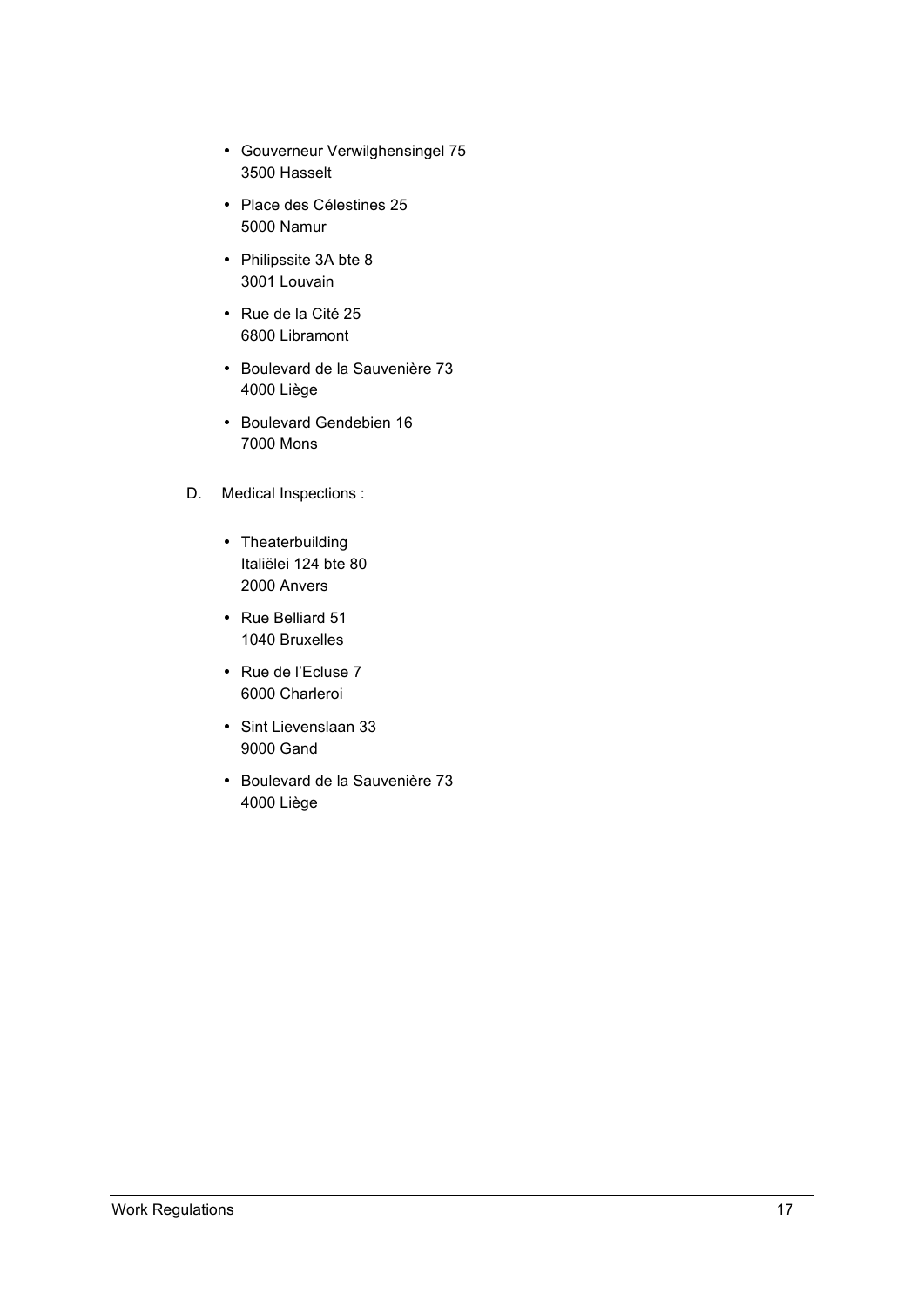### **11 APPENDIX: COLLECTIVE AGREEMENT No. 25.**

Collective labour agreement No. 25 of 15 October 1975 concerning equal pay for male and female employees.

CAO (Collective Agreement) 15/10/1975 (No. 25), KB (royal decree) 09/12/1975, BS (Belgian State Gazette) 25/12/1975.

#### **Chapter I: Object and Area of Application.**

#### Article 1

- $\star$  The present collective agreement aims at implementing the principle of equal pay for male and female employees, which is set down in article 119 of the Treaty to the Establishment of the European Economic Community.
- $\star$  The equality of pay implies that for equal work or for work of equal value, every distinction as to sex is abolished.

#### Art.2

 $\star$  This collective agreement is applicable to the employees and employers as described in article 2 of the law of 5th December 1968 concerning the collective agreement and the joint committees.

#### **Chapter II : Implementation.**

#### Art.3

- $\star$  The equal pay of male and female employees must be ensured for all elements and conditions of pay, including the systems of job grading where use is made of these systems.
- $\star$  In no case may the systems of job grading lead to discrimination, neither in the choice of criteria, nor in the weighing of these criteria, nor in the system of conversion of job points into salary points.

#### Art.4

- $\star$  By pay is meant :
	- 1. the salary in money, to which the employee has a right as a consequence of his employment, paid by the employer;
	- 2. the tips or reward for service, to which the employee has a right as a consequence of his employment or according to custom;
	- 3. the benefits which can be expressed as a money value, to which the employee has a right as a consequence of his employment, to the account of the employer.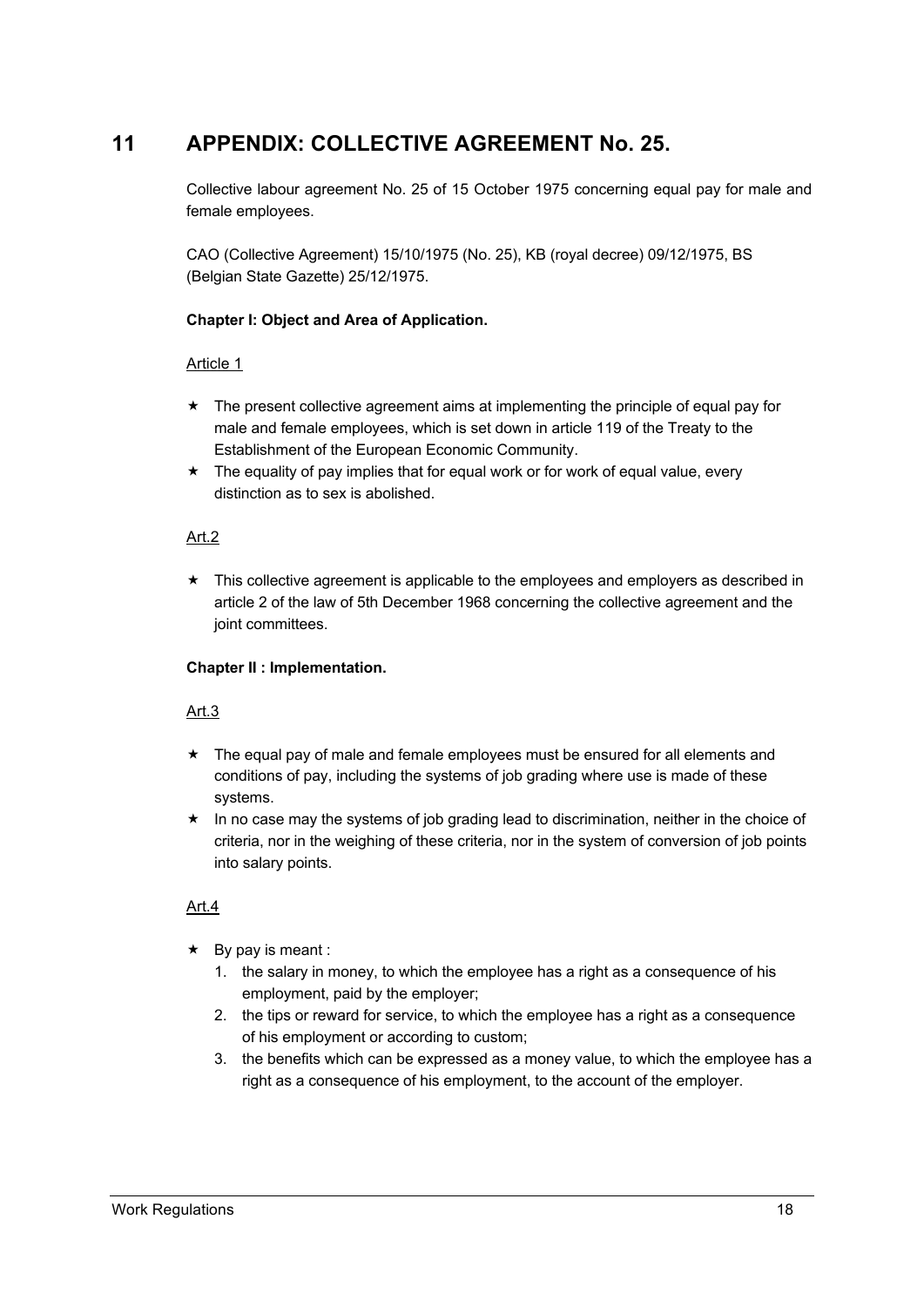- $\star$  Are also taken into account for the application of this collective agreement::
	- a) the compensation which is paid by the employer as holiday pay according to a collective agreement and in addition to the legal holiday pay;
	- b) the compensations which issue from the additional extra-legal social security regulations.
- $\star$  With relation to the date of application of paragraph 2, b of this article, the parties have agreed as follows :
	- as a general rule, this stipulation will come in force as soon as a new directive has been issued by the Council of the European Communities regulating the problem of the additional extra-legal benefits concerning social security;
	- with relation however to the additional extra-legal benefits concerning social security which are bound to legal benefits for which there is currently a difference in the regulation for male and female employees, this stipulation shall only come in force when the necessary legal measures will have been taken.

#### Art.5

 $\star$  Every employee who considers himself to be unfairly treated, or the representative trade union of which the employee is a member, can put in a claim with the competent court for the application of the principle of equal pay for male and female employees.

#### Art.6

- $\star$  A specialized commission with equal representation of employers and employees shall be established on the initiative of the organizations who have signed the present collective agreement.
- $\star$  This committee will have the task of advising the competent court, if it so requests, concerning disputes on the application of the principle of equal pay.
- $\star$  In addition, they will inform the social partners and make them aware of the initiatives with regard to sex neutral job appraisal systems and will provide advice and assistance on this topic at the request of the committee on which employers and trade union representatives are equally represented.

#### Art.7

#### Section.1

 $\star$  The employer of an employee who has lodged a complaint stating its grounds, either at the level of the company according to the agreed procedures in force within the company, or with the social inspection, or who has put in a claim, or on whose behalf a claim has been put in, to revise the employee's salary on the basis of the present collective agreement, may not terminate the employment, neither unilaterally change the job conditions, except for reasons which are foreign to this complaint or claim.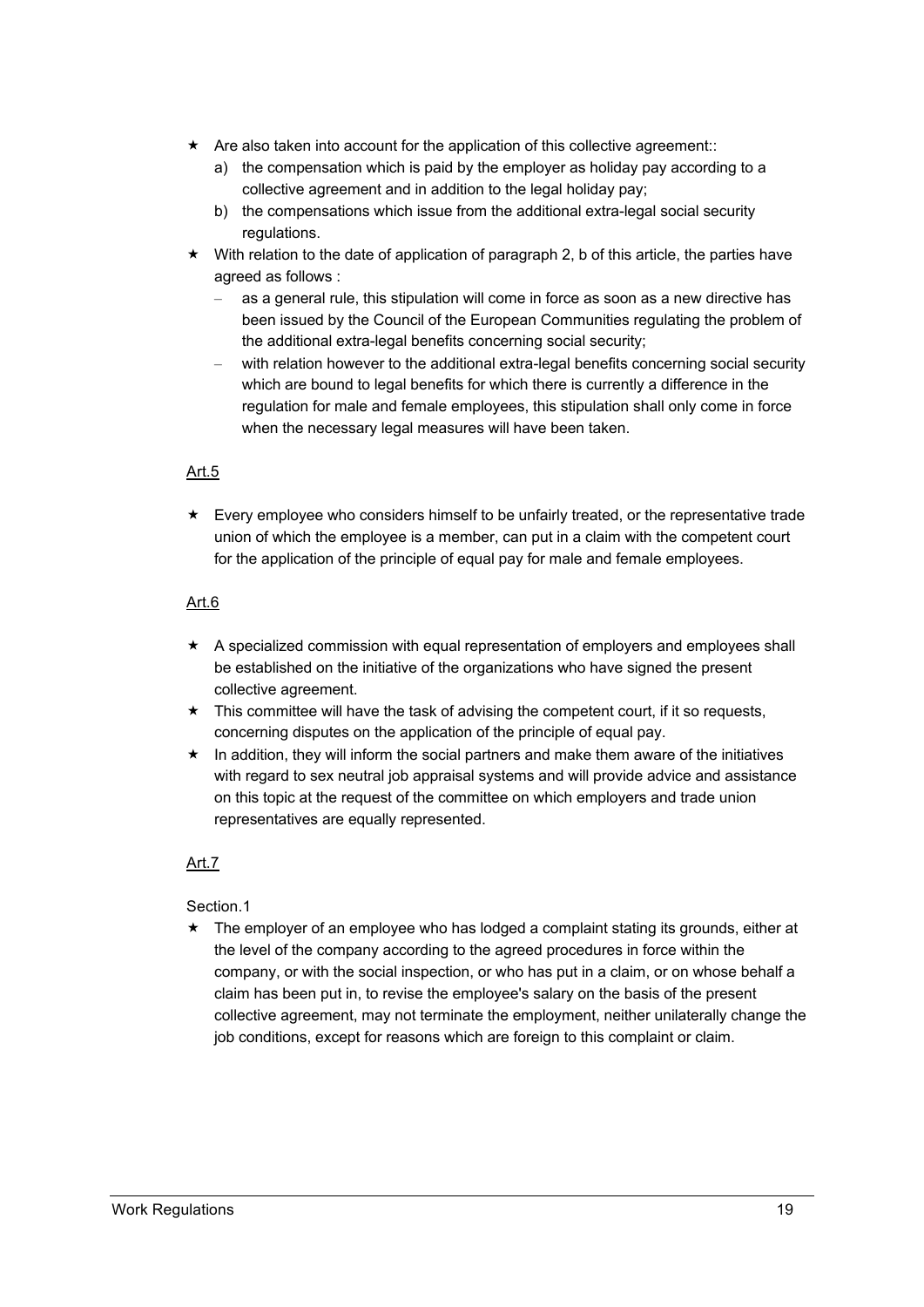$\star$  In case the employee is dismissed or in case the job conditions are changed unilaterally within twelve months following the lodging of a complaint as described in the preceding paragraph, the burden of proof that the reasons for it are foreign to this complaint lies with the employer. This burden of proof also lies with the employer in case of dismissal or unilateral change in the job conditions after a claim has been put in, as described in the above paragraph, and this up to three months after the sentence has become final.

#### Section.2

- $\star$  When the employer terminates the employment contract or unilaterally changes the job conditions contrary to the stipulations of section 1, paragraph 1 of this article, the employee, or the trade union of which he is a member, shall request for the employee to be reinstated in the company or to be given back his former job as set down in the conditions of the employment contract. The request must be done within thirty days following the date of notice of the dismissal, or of the unilateral change of job conditions. The employer must act on the request within thirty days following the notice of the request.
- $\star$  The employer, who reinstates the employee or gives him back his former job, must pay the wages lost on account of the dismissal or the change in job conditions, as well as the employer's and employee contributions on these wages.

#### Section.3

 $\star$  If, as a result of the request as described in section 2, paragraph 1, the employee is not reinstated or given back his former job, and if it is judged that the dismissal or the unilateral change in job conditions runs counter to the provisions of section 1, paragraph 1, the employer shall pay the employee a compensation which, according to the choice of the employee, equals a fixed sum corresponding to six months' gross salary, or to the actual damage suffered by the employee; in the latter case, the employee shall have to prove the extent of the damage suffered.

#### Section.4

- $\star$  The employer is obliged to pay the same compensation, without the employee having to make the request described in section 2, paragraph 1 to be reinstated or given back his former job, if :
	- 1. the employee terminates the employment contract because the behaviour of the employer runs counter to the provisions of section 1, paragraph 1, which is a sound reason on the part of the employee for terminating the employment contract;
	- 2. the employer has summarily dismissed the employee, on condition that the competent court judges this summary dismissal to be unfounded and in conflict with the provisions of section 1, paragraph 1.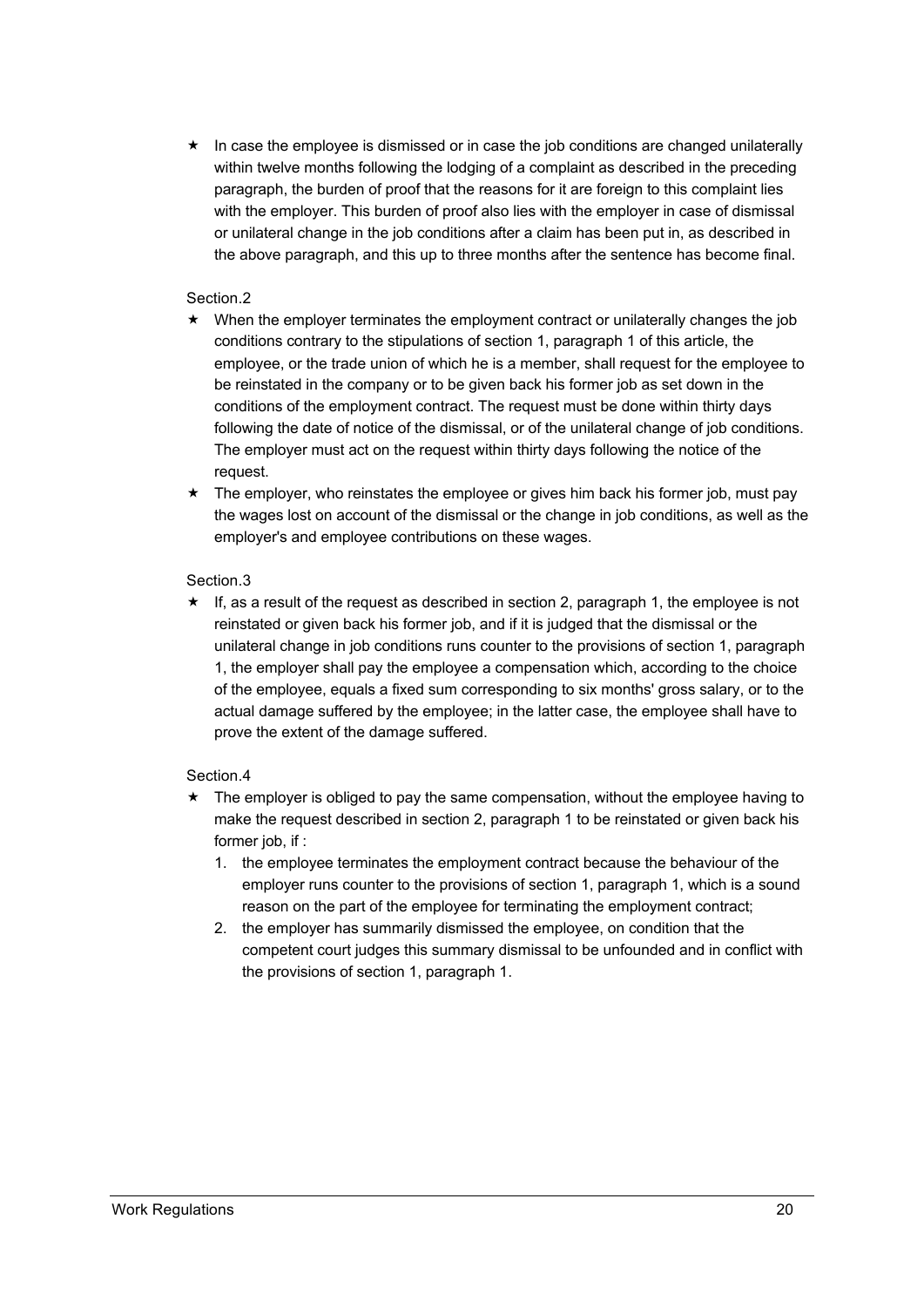#### **Chapter III: Announcement.**

#### Art.8

 $\star$  The text of the present collective agreement is enclosed as an appendix to the work regulations of the company.

#### **Chapter IV: Concluding Stipulations.**

#### Art.9

- $\star$  This collective agreement is concluded for an indefinite period; it comes in force on the date of its signature, with exception of the stipulations of article 4, section 3.
- $\star$  On the request of the first contracting party to take action, this collective agreement can be revised or terminated with a term of notice of six months.
- $\star$  The organization taking the initiative for revisal or termination must state the grounds and submit proposals for amendment; the other organizations commit themselves to discuss these proposals within a term of one month following receipt in the 'Nationale Arbeidsraad' (National Work Council).

#### **Chapter V: Compulsory Provisions.**

#### Art.10

- $\star$  The undersigned parties undertake to take the necessary measures to ensure that the social judges and justices, who have a seat in the employment courts and tribunals as employees or as employers, will be informed of the existence of the specialised commission as stipulated in article 6 of this present agreement. They also undertake to recommend to their organisations, which would take legal proceedings to defend the rights resulting from this present agreement, that they could ask the competent court of justice to consult the aforementioned commission.
- $\star$  The undersigned parties also undertake to take the necessary measures to ensure that the committees, on which employers and trade union representatives are equally represented, are duly informed about the specific role of this specialist committee on which employers and union representatives are equally represented; this specific role as laid down in Article 6, item 3 of the present agreement, and relating to sex neutral job appraisal systems.

#### Art.11

 $\star$  The undersigned parties undertake to examine the results of the application of this present agreement, at the latest 12 months from the date it enters into force.